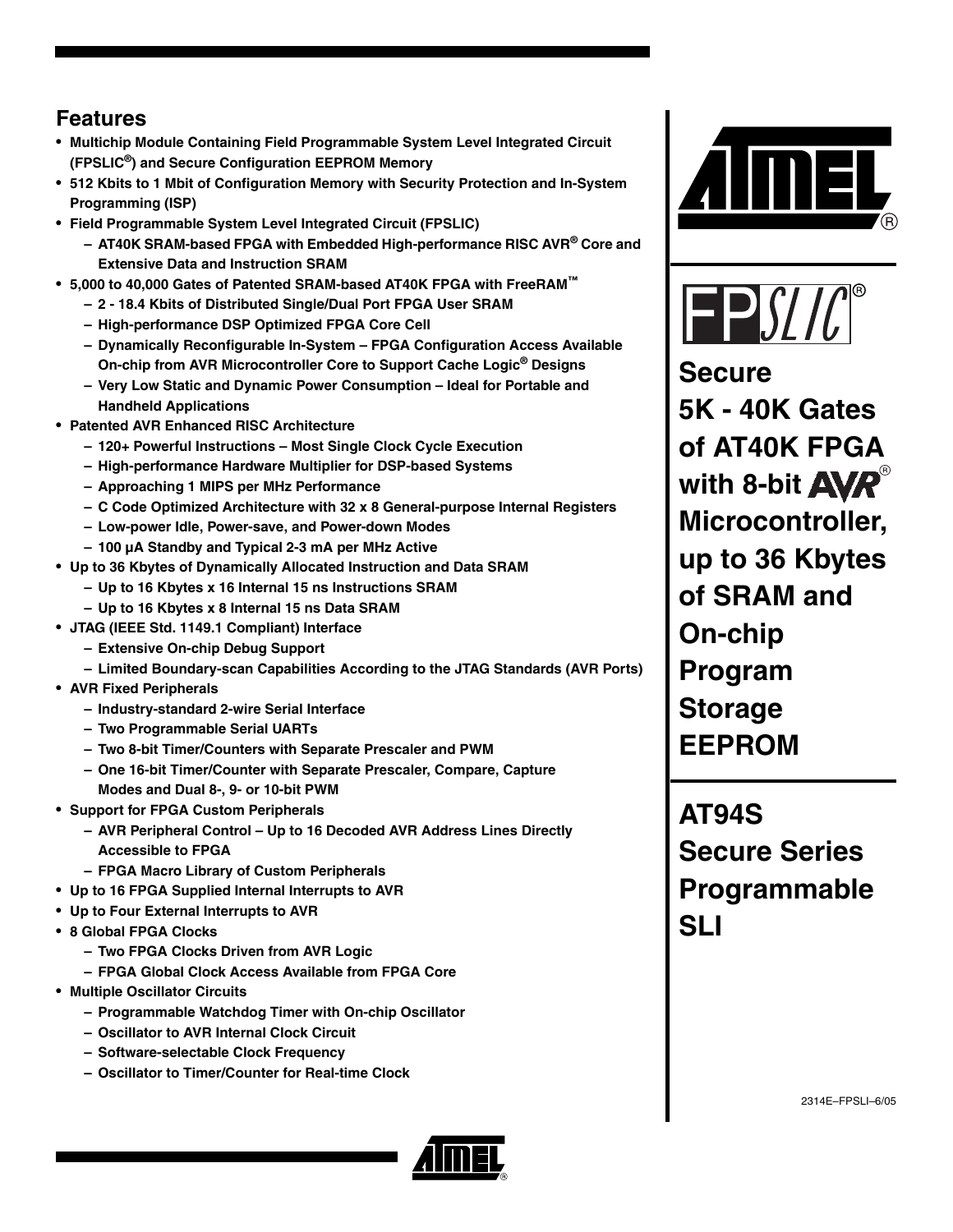

- $\bullet$  V<sub>CC</sub>: 3.0V 3.6V
- **5V Tolerant I/O**
- **3.3V 33 MHz PCI Compliant FPGA I/O**
	- **20 mA Sink/Source High-performance I/O Structures**
	- **All FPGA I/O Individually Programmable**
- **High-performance, Low-power 0.35µ CMOS Five-layer Metal Process**
- **State-of-the-art Integrated PC-based Software Suite including Co-verification**

## **1. Description**

The AT94S Series (Secure FPSLIC family) shown in [Table 1-1](#page-1-0) is a combination of the popular Atmel AT40K Series SRAM FPGAs, the AT17 Series Configuration Memories and the high-performance Atmel AVR 8-bit RISC microcontroller with standard peripherals. Extensive data and instruction SRAM as well as device control and management logic are included in this multi-chip module (MCM).

The embedded AT40K FPGA core is a fully 3.3V PCI-compliant, SRAM-based FPGA with distributed 10 ns programmable synchronous/asynchronous, dual-port/single-port SRAM, 8 global clocks, Cache Logic ability (partially or fully reconfigurable without loss of data) and 5,000 to 40,000 usable gates.

| <b>Device</b>                    |          | <b>AT94S05AL</b> | AT94S10AL      | AT94S40AL      |
|----------------------------------|----------|------------------|----------------|----------------|
| <b>Configuration Memory Size</b> |          | 1 Mbit           | 1 Mbit         | 1 Mbit         |
| <b>FPGA Gates</b>                |          | 5K               | 10K            | 40K            |
| <b>FPGA Core Cells</b>           |          | 256              | 576            | 2304           |
| <b>FPGA SRAM Bits</b>            |          | 2048             | 4096           | 18432          |
| <b>FPGA Registers (Total)</b>    |          | 436              | 846            | 2862           |
| Maximum FPGA User I/O            |          | 93               | 137            | 162            |
| AVR Programmable I/O Lines       |          | 8                | 16             | 16             |
| Program SRAM Bytes               |          | 4K - 16K         | 20K - 32K      | 20K - 32K      |
| Data SRAM Bytes                  |          | 4K - 16K         | 4K - 16K       | 4K - 16K       |
| Hardware Multiplier (8-bit)      |          | Yes              | Yes            | Yes            |
| 2-wire Serial Interface          |          | Yes              | Yes            | Yes            |
| <b>UARTs</b>                     |          | 2                | $\overline{c}$ | $\overline{2}$ |
| <b>Watchdog Timer</b>            |          | <b>Yes</b>       | Yes            | Yes            |
| <b>Timer/Counters</b>            |          | 3                | 3              | 3              |
| <b>Real-time Clock</b>           |          | <b>Yes</b>       | Yes            | <b>Yes</b>     |
| <b>JTAG ICE</b>                  |          | Yes              | Yes            | Yes            |
| <b>Typical AVR</b>               | @ 25 MHz | 19 MIPS          | 19 MIPS        | 19 MIPS        |
| Throughput                       | @ 40 MHz | 30 MIPS          | 30 MIPS        | 30 MIPS        |
| <b>Operating Voltage</b>         |          | $3.0 - 3.6V$     | $3.0 - 3.6V$   | $3.0 - 3.6V$   |

<span id="page-1-0"></span>**Table 1-1.** The AT94S Series Family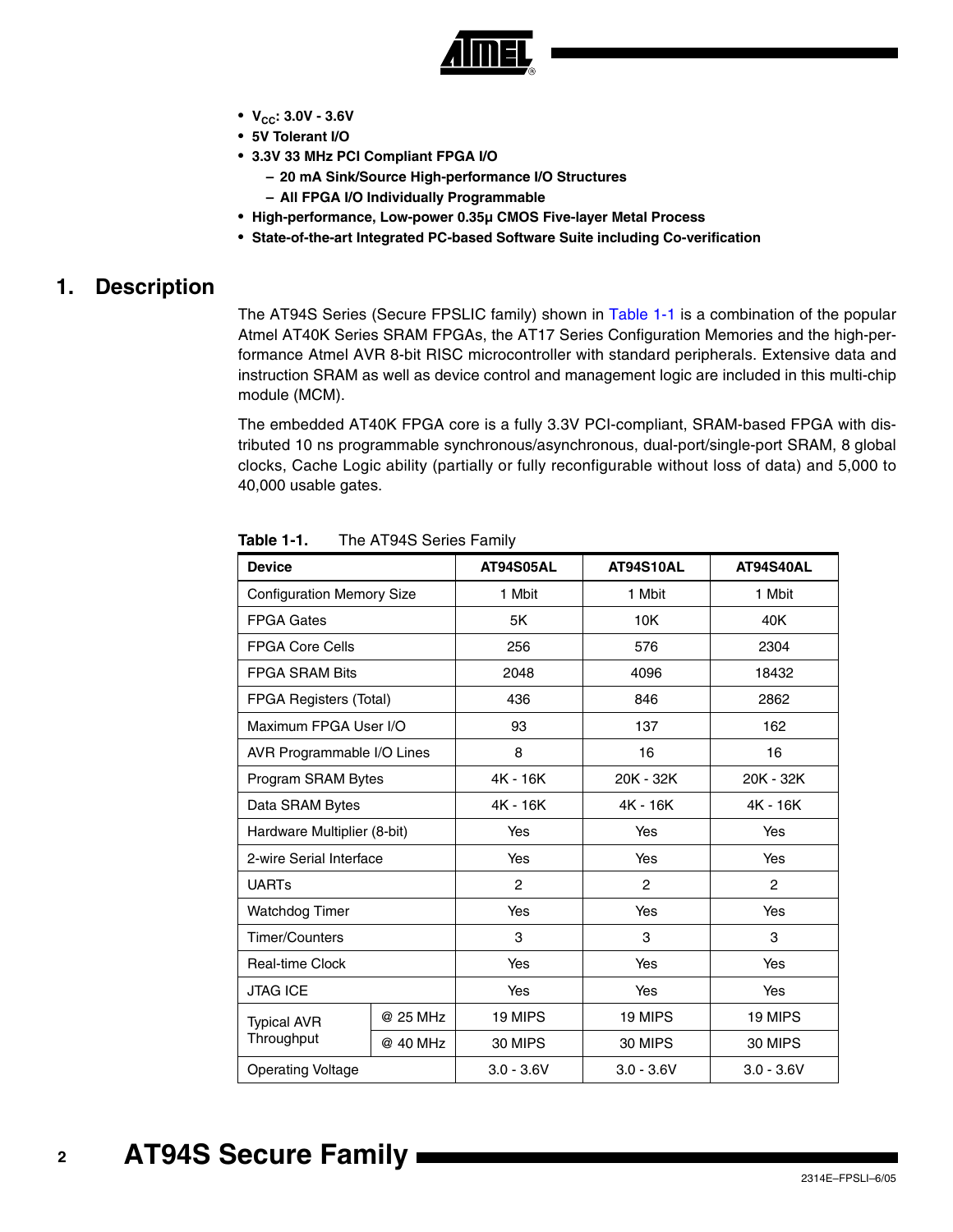## **Figure 1-1.** AT94S Architecture



The embedded AVR core achieves throughputs approaching 1 MIPS per MHz by executing powerful instructions in a single-clock-cycle, and allows system designers to optimize power consumption versus processing speed. The AVR core is based on an enhanced RISC architecture that combines a rich instruction set with 32 general-purpose working registers. All 32 registers are directly connected to the Arithmetic Logic Unit (ALU), allowing two independent registers to be accessed in one single instruction executed in one clock cycle. The resulting architecture is more code-efficient while achieving throughputs up to ten times faster than conventional CISC microcontrollers at the same clock frequency. The AVR executes out of on-chip SRAM. Both the FPGA configuration SRAM and AVR instruction code SRAM are automatically loaded at system power-up using Atmel's in-system programmable AT17 Series EEPROM configuration memories, which are part of the AT94S Multi-chip Module (MCM).

State-of-the-art FPSLIC design tools, System Designer, were developed in conjunction with the FPSLIC architecture to help reduce overall time-to-market by integrating microcontroller development and debugging, FPGA development, place and route, and complete system co-verification in one easy-to-use software tool.

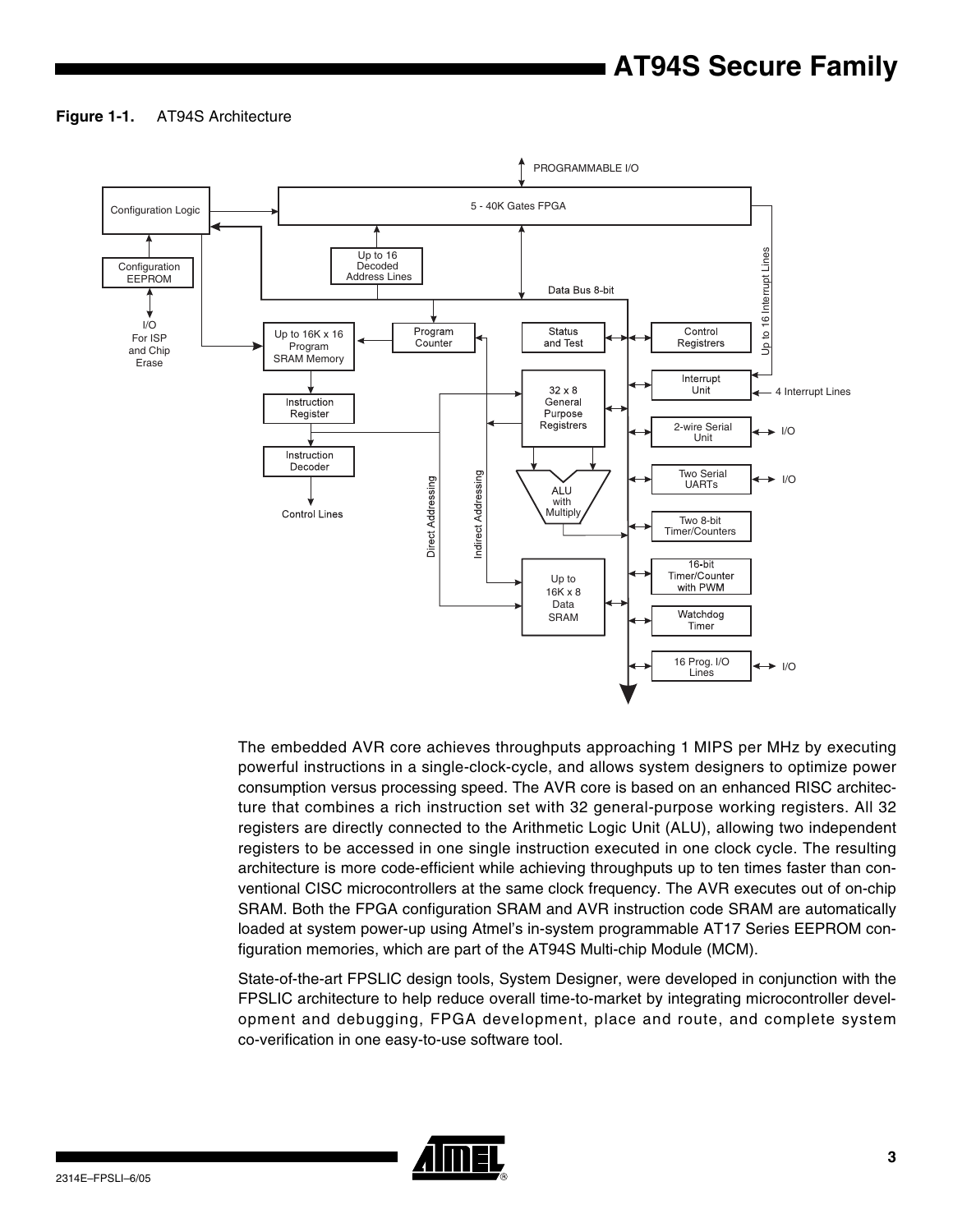

## **2. Internal Architecture**

For details of the AT94S Secure FPSLIC architecture, please refer to the AT94K FPSLIC datasheet and the AT17 Series Configuration Memory datasheet, available on the Atmel web site at http://www.atmel.com. This document only describes the differences between the AT94S Secure FPSLIC and the AT94K FPSLIC.

## **3. FPSLIC and Configurator Interface**

- Fully In-System Programmable and Re-programmable
- When Security Bit Set:
	- Data Verification Disabled
	- Data Transfer to FPSLIC not Externally Visible
	- Secured EEPROM Will Only Boot the FPSLIC Device or Respond to a Chip Erase
- When Security Bit Cleared:
	- Entire Chip Erase Performed
	- In-System Programming Enabled
	- Data Verification Enabled

External Data pins allow for In-System Programming of the device and setting of the EEPROMbased security bit. When the security bit is set (active) this programming connection will only respond to a device erase command. Data cannot be read out of the external programming/data pins when the security bit is set. The part can be re-programmed, but only after first being erased.

## **4. Programming and Configuration Timing Characteristics**

Atmel's Configurator Programming Software (CPS), available from the Atmel web site (http://www.atmel.com/dyn/products/tools\_card.asp?tool\_id=3191), creates the programming algorithm for the embedded configurator; however, if you are planning to write your own software or use other means to program the embedded configurator, the section below includes the algorithm and other details.

## **4.1 The FPSLIC Configurator**

The FPSLIC Configurator is a serial EEPROM memory which is used to load programmable devices. This document describes the features needed to program the Configurator from within its programming mode (i.e., when SER\_EN is driven Low).

Reference schematics are supplied for ISP applications.

## **4.2 Serial Bus Overview**

The serial bus is a two-wire bus; one wire (cSCK) functions as a clock and is provided by the programmer, the second wire (cSDA) is a bi-directional signal and is used to provide data and control information.

Information is transmitted on the serial bus in messages. Each MESSAGE is preceded by a Start Condition and ends with a Stop Condition. The message consists of an integer number of bytes, each byte consisting of 8 bits of data, followed by a ninth Acknowledge Bit. This Acknowledge Bit is provided by the recipient of the transmitted byte. This is possible because devices

#### **4 AT94S Secure Family**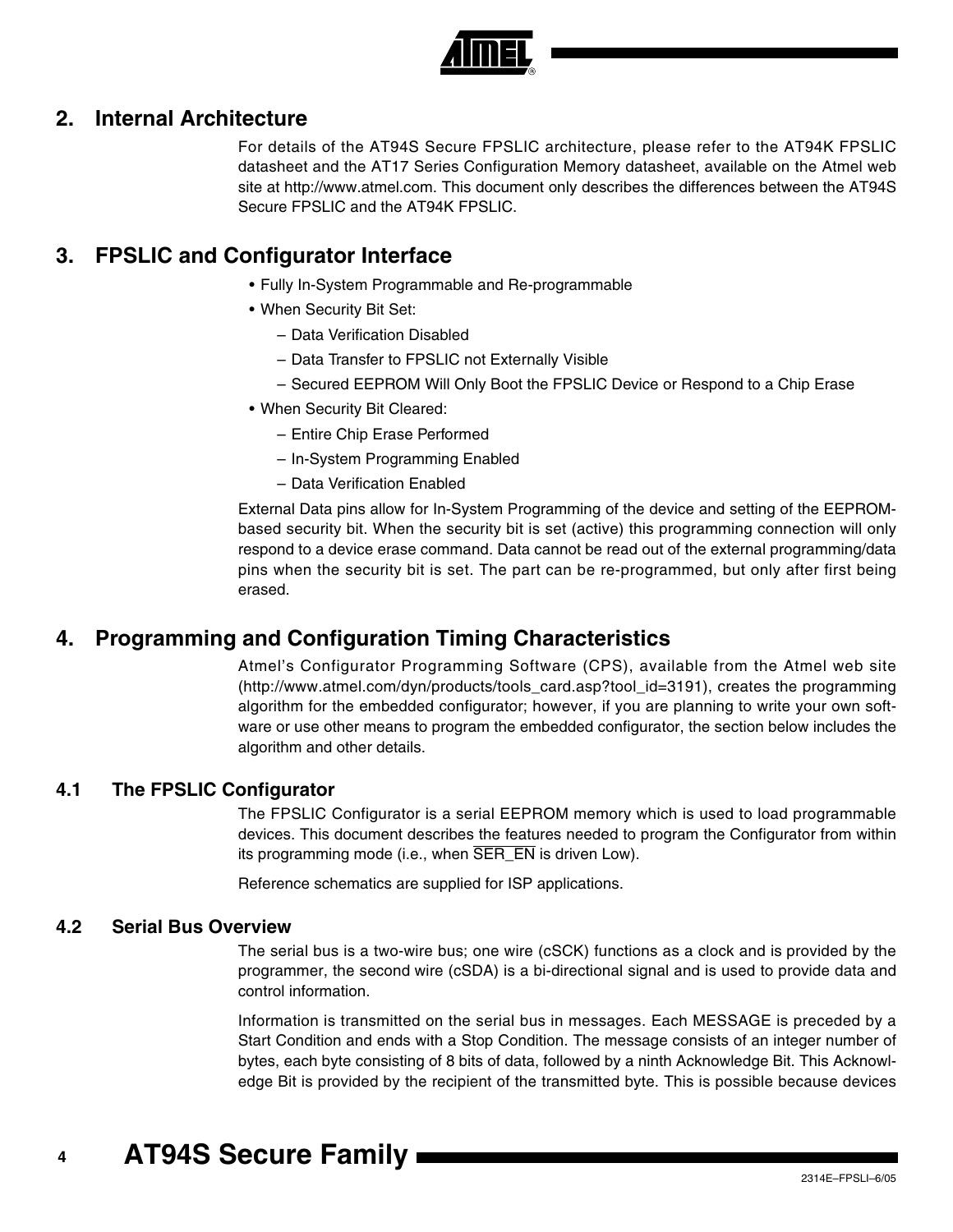may only drive the cSDA line Low. The system must provide a small pull-up current (1 k $\Omega$  equivalent) for the cSDA line.

The MESSAGE FORMAT for read and write instructions consists of the bytes shown in ["Bit For](#page-4-0)[mat" on page 5](#page-4-0).

While writing, the programmer is responsible for issuing the instruction and data. While reading, the programmer issues the instruction and acknowledges the data from the Configurator as necessary.

Again, the Acknowledge Bit is asserted on the cSDA line by the receiving device on a byte-bybyte basis.

The factory blanks devices to all zeros before shipping. The array cannot otherwise be "initialized" except by explicitly writing a known value to each location using the serial protocol described herein.

## <span id="page-4-0"></span>**4.3 Bit Format**

Data on the cSDA pin may change only during the cSCK Low time; whereas Start and Stop Conditions are identified as transitions during the cSCK High time.

### **Write Instruction Message Format**



### **Current Address Read (Extended to Sequential Read) Instruction Message Format**



## **4.4 Start and Stop Conditions**

The Start Condition is indicated by a high-to-low transition of the cSDA line when the cSCK line is High. Similarly, the Stop Condition is generated by a low-to-high transition of the cSDA line when the cSCK line is High, as shown in [Figure 4-1](#page-5-0).

The Start Condition will return the device to the state where it is waiting for a Device Address (its normal quiescent mode).

The Stop Condition initiates an internally timed write signal whose maximum duration is  $t_{WR}$ (refer to AC Characteristics table for actual value). During this time, the Configurator must remain in programming mode (i.e.,  $\overline{SER\_EN}$  is driven Low). cSDA and cSCK lines are ignored until the cycle is completed. Since the write cycle typically completes in less than  $t_{WR}$  seconds, we recommend the use of "polling" as described in later sections. Input levels to all other pins should be held constant until the write cycle has been completed.

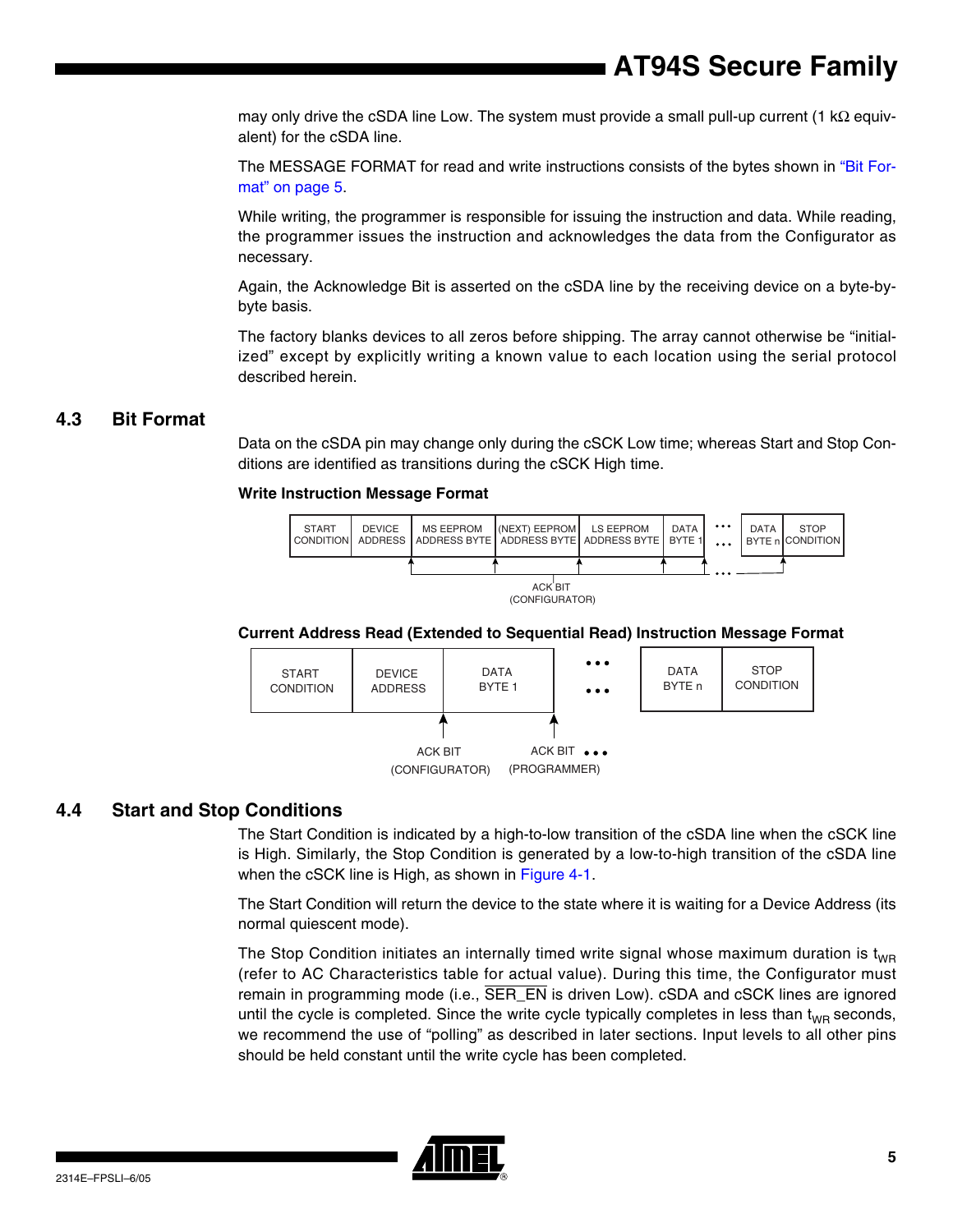

## **4.5 Acknowledge Bit**

The Acknowledge (ACK) Bit shown in [Figure 4-1](#page-5-0) is provided by the Configurator receiving the byte. The receiving Configurator can accept the byte by asserting a Low value on the cSDA line, or it can refuse the byte by asserting (allowing the signal to be externally pulled up to) a High value on the cSDA line. All bytes from accepted messages must be terminated by either an Acknowledge Bit or a Stop Condition. Following an ACK Bit, when the cSDA line is released during an exchange of control between the Configurator and the programmer, the cSDA line may be pulled High temporarily due to the open-collector output nature of the line. Control of the line must resume before the next rising edge of the clock.

## **4.6 Bit Ordering Protocol**

The most significant bit is the first bit of a byte transmitted on the cSDA line for the Device Address Byte and the EEPROM Address Bytes. It is followed by the lesser significant bits until the eighth bit, the least significant bit, is transmitted. However, for Data Bytes (both writing and reading), the first bit transmitted is the least significant bit. This protocol is shown in the diagrams below.

## **4.7 Device Address Byte**

The contents of the Device Address Byte are shown below, along with the order in which the bits are clocked into the device.

The  $\overline{CE}$  pin cannot be used for device selection in programming mode (i.e., when  $\overline{SER\_EN}$  is drive Low).



<span id="page-5-0"></span>**Figure 4-1.** Start and Stop Conditions



= 0 Write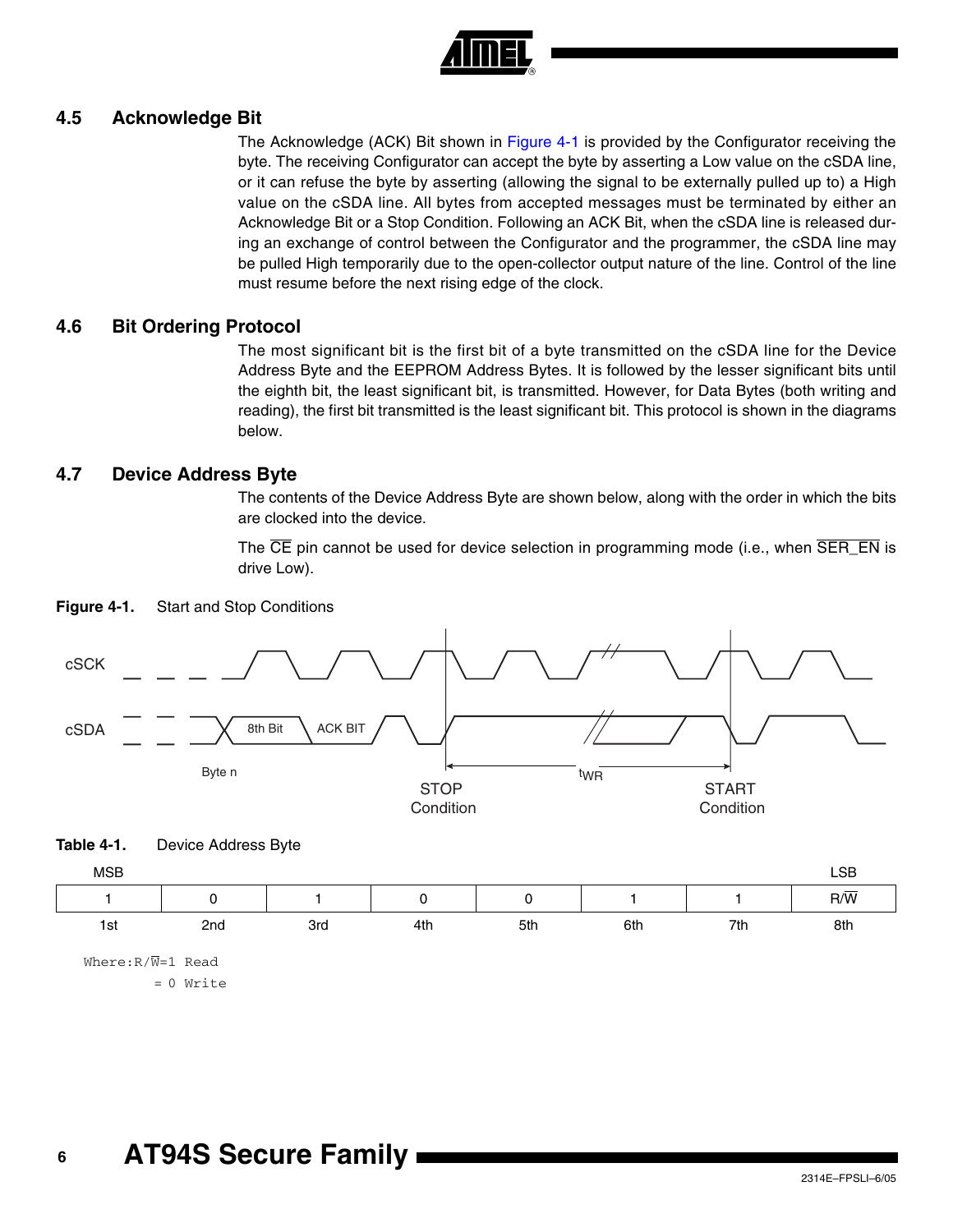### **4.7.1 EEPROM Address**



The EEPROM Address consists of three bytes on the 1-Mbit part. Each Address Byte is followed by an Acknowledge Bit (provided by the Configurator). These bytes define the normal address space of the Configurator. The order in which each byte is clocked into the Configurator is also indicated. Unused bits in an Address Byte must be set to "0". Exceptions to this are when reading Device and Manufacturer Codes.

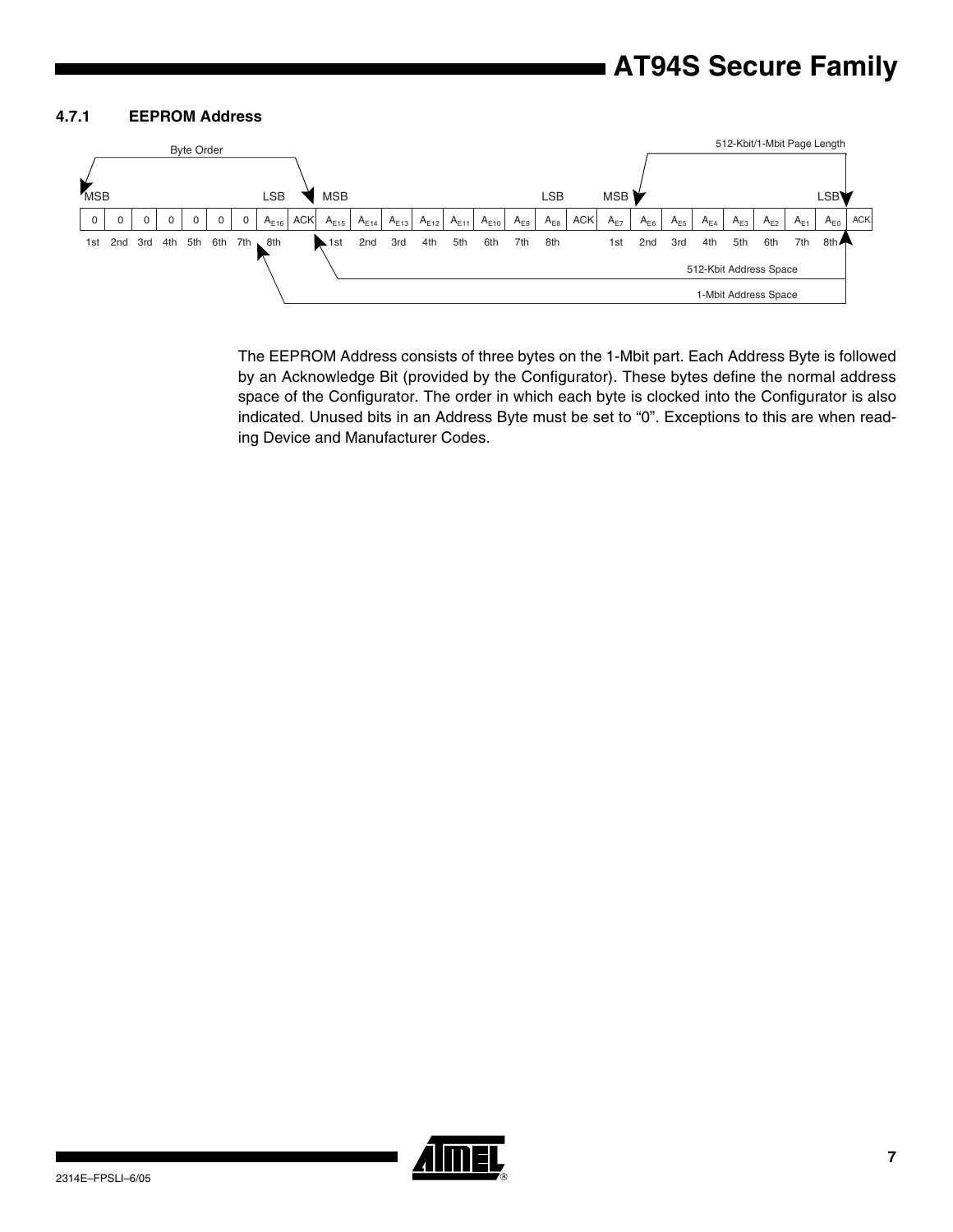

## **4.8 Programming Summary: Write to Whole Device**



- Notes: 1. The 1-Mbit part requires three EEPROM address bytes; all three bytes must be individually ACK'd by the EEPROM.
	- 2. Data byte received/sent LSB to MSB.

### **4.8.1 EEPROM Address is Defined as:**

|  | $AT17LV010$ 0000 000 $x_9$ $x_8x_7x_6x_5$ $x_4x_3x_2x_1$ $x_0$ 000 0000 |  |  |  |  |
|--|-------------------------------------------------------------------------|--|--|--|--|
|--|-------------------------------------------------------------------------|--|--|--|--|

Note: where  $X_n$  ...  $X_0$  is (PAGE\_COUNT)\b

## **4.8.2 T\_BYTE**

AT17LV010 128

## **4.8.3 T\_PAGE**

AT17LV010 1024





## **STOP CONDITION**



## **DATA BIT** cSDA cSCK

| <b>ACK BIT</b> |            |  |  |  |  |
|----------------|------------|--|--|--|--|
| cSCK           |            |  |  |  |  |
| cSDA           | <b>ACK</b> |  |  |  |  |

**AT94S Secure Family**

**8**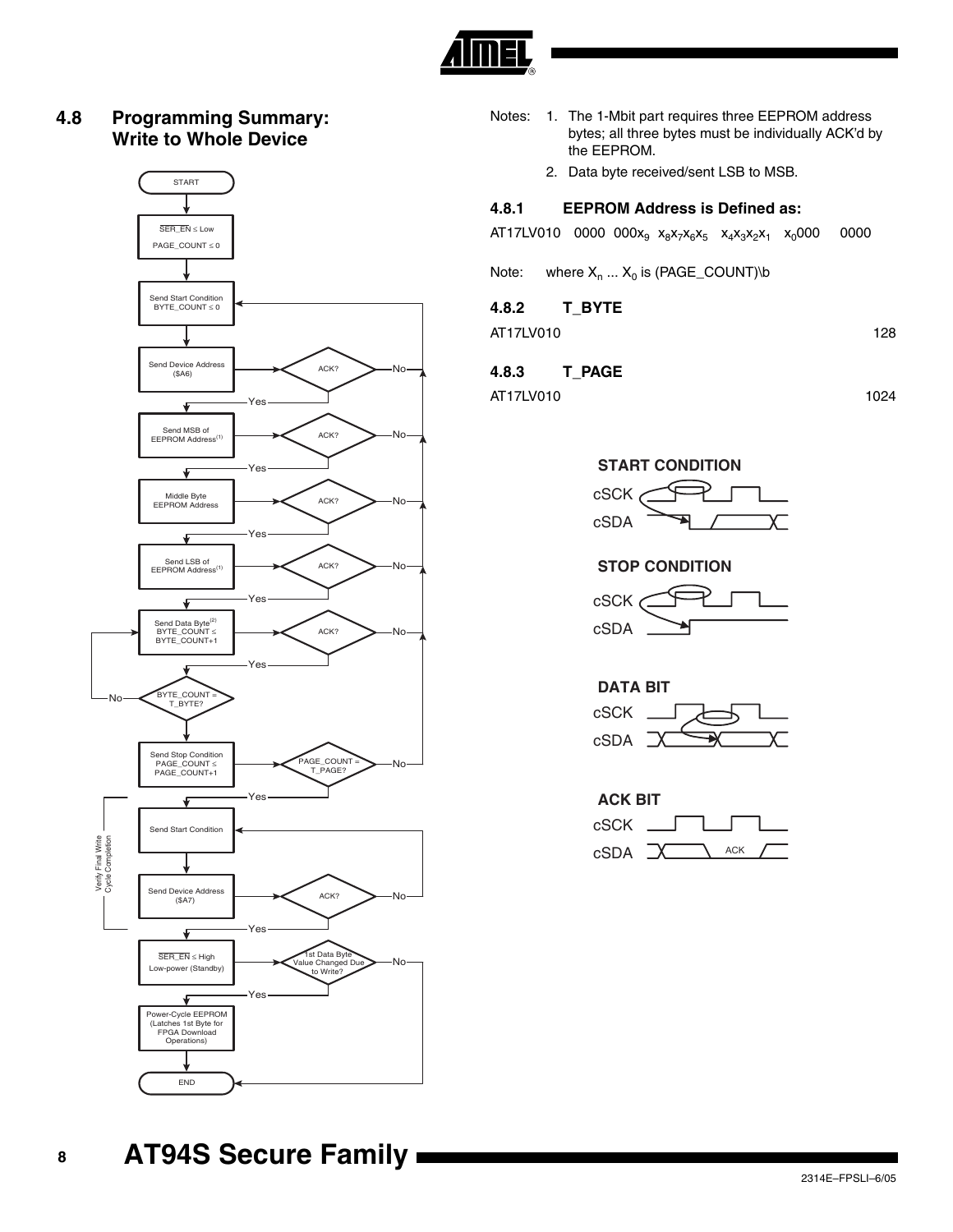## **4.9 Programming Summary: Read from Whole Device**



- Notes: 1. The 1-Mbit part requires three EEPROM address bytes; all three bytes must be individually ACK'd by the EEPROM.
	- 2. Data byte received/sent LSB to MSB

### **4.9.1 EEPROM Address is Defined as:**

AT17LV010 00 00 \h

## **4.9.2 TT\_BYTE**

AT17LV010 131072 \d

## **START CONDITION**





**SAMPLE DATA BIT** cSDA cSCK

| <b>ACK BIT</b> |  |      |  |
|----------------|--|------|--|
| cSCK           |  |      |  |
| cSDA           |  | ACK/ |  |

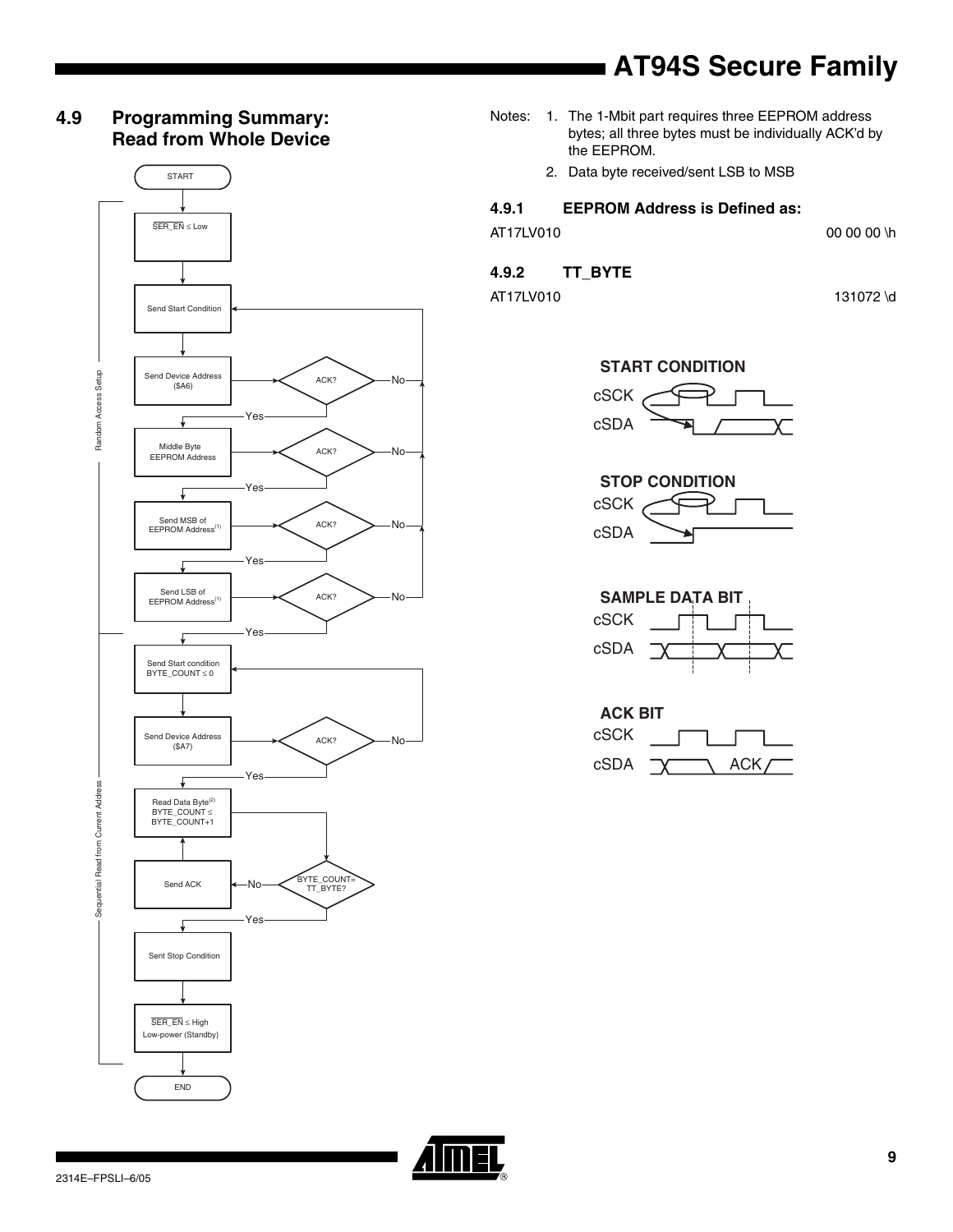

### **4.9.3 Data Byte**

| LSB            |                |                |                |                |                |                | <b>MSB</b> |
|----------------|----------------|----------------|----------------|----------------|----------------|----------------|------------|
| D <sub>0</sub> | D <sub>1</sub> | D <sub>2</sub> | D <sub>3</sub> | D <sub>4</sub> | D <sub>5</sub> | D <sub>6</sub> | D7         |
| 1st            | 2nd            | 3rd            | 4th            | 5th            | 6th            | 7th            | 8th        |

The organization of the Data Byte is shown above. Note that in this case, the Data Byte is clocked into the device LSB first and MSB last.

#### **4.9.4 Writing**

Writing to the normal address space takes place in pages. A page is 128-bytes long in the 1-Mbit part. The page boundaries are, respectively, addresses where  $A_{E0}$  down to  $A_{EOS}$  are all zero, and A<sub>E6</sub> down to A<sub>E0</sub> are all zero. Writing can start at any address within a page and the number of bytes written must be 128 for the 1-Mbit part. The first byte is written at the transmitted address. The address is incremented in the Configurator following the receipt of each Data Byte. Only the lower 7 bits of the address are incremented. Thus, after writing to the last byte address within the given page, the address will roll over to the first byte address of the same page. A Write Instruction consists of:

| a Start Condition                                                         |
|---------------------------------------------------------------------------|
| a Device Address Byte with $R/\overline{W} = 0$                           |
| An Acknowledge Bit from the Configurator                                  |
| MS Byte of the EEPROM Address<br>An Acknowledge Bit from the Configurator |
| Next Byte of the EEPROM Address                                           |
| An Acknowledge Bit from the Configurator                                  |
| LS Byte of EEPROM Address                                                 |
| An Acknowledge Bit from the Configurator                                  |
| One or more Data Bytes (sent to the<br>Configurator)                      |
| Each followed by an Acknowledge Bit from the<br>Configurator              |
| a Stop Condition                                                          |
|                                                                           |

#### *4.9.4.1 Write Polling*

On receipt of the Stop Condition, the Configurator enters an internally-timed write cycle. While the Configurator is busy with this write cycle, it will not acknowledge any transfers. The programmer can start the next page write by sending the Start Condition followed by the Device Address, in effect polling the Configurator. If this is not acknowledged, then the programmer should abandon the transfer without asserting a Stop Condition. The programmer can then repeatedly initiate a write instruction as above, until an acknowledge is received. When the Acknowledge Bit is received, the write instruction should continue by sending the first EEPROM Address Byte to the Configurator.

An alternative to write polling would be to wait a period of  $t_{WR}$  before sending the next page of data or exiting the programming mode. All signals must be maintained during the entire write cycle.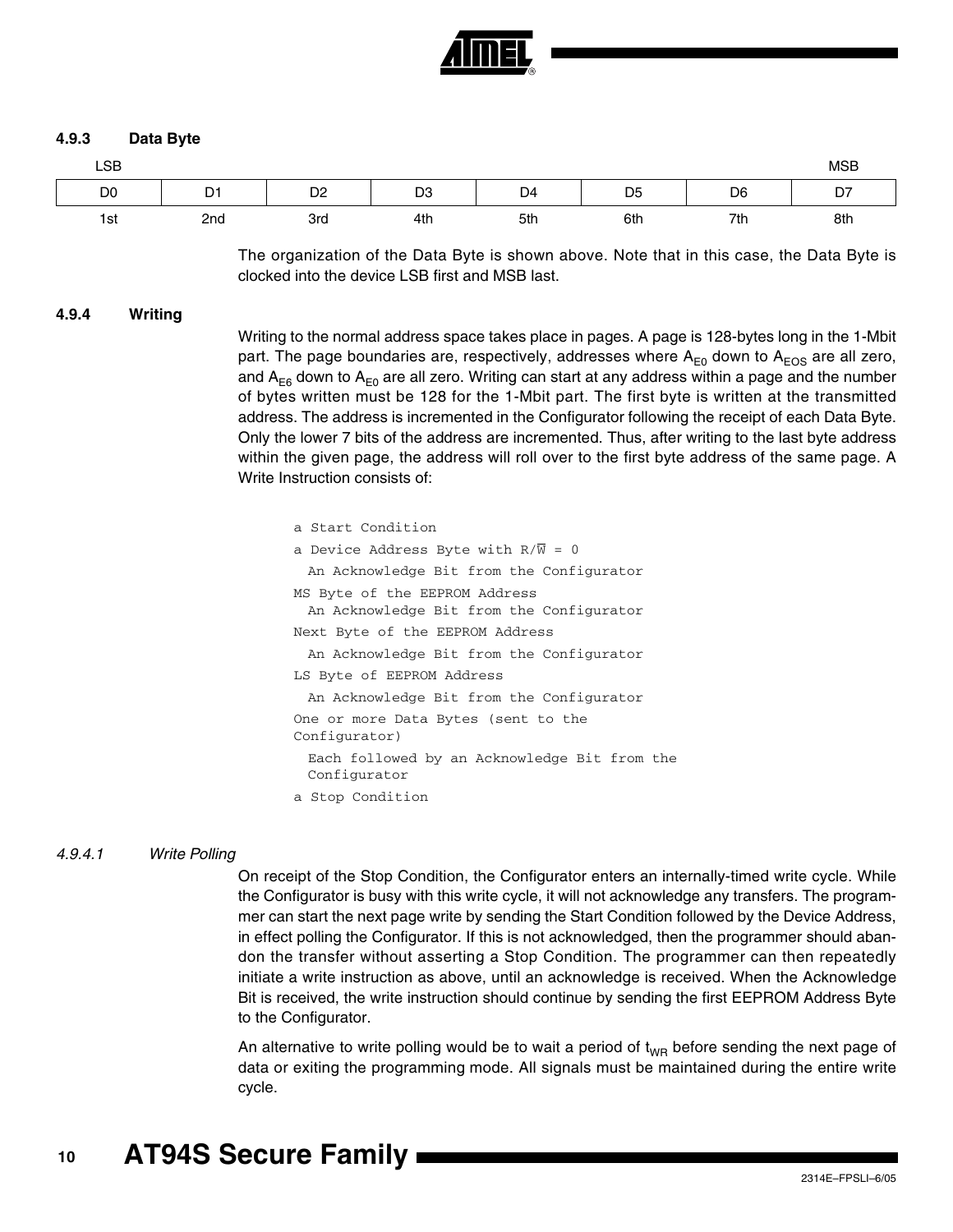### **4.9.5 Reading**

Read instructions are initiated similarly to write instructions. However, with the R/W bit in the Device Address set to one. There are three variants of the read instruction: current address read, random read and sequential read.

For all reads, it is important to understand that the internal Data Byte address counter maintains the last address accessed during the previous read or write operation, incremented by one. This address remains valid between operations as long as the chip power is maintained and the device remains in 2-wire access mode (i.e.,  $\overline{\text{SER\_EN}}$  is driven Low). If the last operation was a read at address n, then the current address would be  $n + 1$ . If the final operation was a write at address n, then the current address would again be  $n + 1$  with one exception. If address n was the last byte address in the page, the incremented address  $n + 1$  would "roll over" to the first byte address on the next page.

### *4.9.5.1 Current Address Read*

Once the Device Address (with the R/ $\overline{W}$  select bit set to High) is clocked in and acknowledged by the Configurator, the Data Byte at the current address is serially clocked out by the Configurator in response to the clock from the programmer. The programmer generates a Stop Condition to accept the single byte of data and terminate the read instruction.

A Current Address Read instruction consists of

- a Start Condition
- a Device Address with  $R/\overline{W} = 1$ 
	- An Acknowledge Bit from the Configurator
- a Data Byte from the Configurator
- a Stop Condition from the programmer.

### *4.9.5.2 Random Read*

A Random Read is a Current Address Read preceded by an aborted write instruction. The write instruction is only initiated for the purpose of loading the EEPROM Address Bytes. Once the Device Address Byte and the EEPROM Address Bytes are clocked in and acknowledged by the Configurator, the programmer immediately initiates a Current Address Read.

A Random Address Read instruction consists of :

a Start Condition a Device Address with  $R/\overline{W} = 0$ An Acknowledge Bit from the Configurator MS Byte of the EEPROM Address An Acknowledge Bit from the Configurator Next Byte of the EEPROM Address An Acknowledge Bit from the Configurator LS Byte of EEPROM Address An Acknowledge bit from the Configurator a Start Condition a Device Address with  $R/\overline{W} = 1$ An Acknowledge Bit from the Configurator a Data Byte from the Configurator a Stop Condition from the programmer.

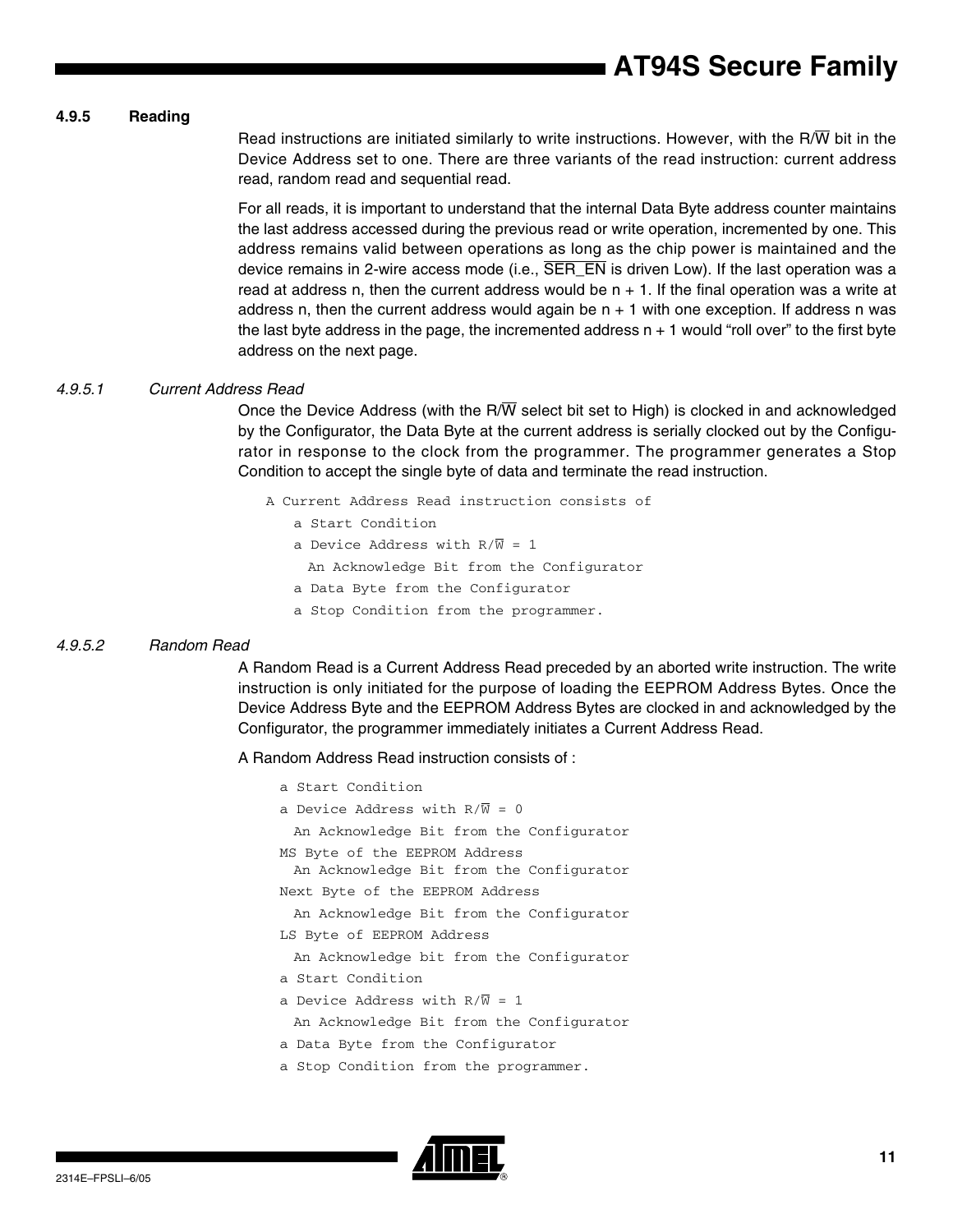

### *4.9.5.3 Sequential Read*

Sequential Reads follow either a Current Address Read or a Random Address Read. After the programmer receives a Data Byte, it may respond with an Acknowledge Bit. As long as the Configurator receives an Acknowledge Bit, it will continue to increment the Data Byte address and serially clock out sequential Data Bytes until the memory address limit is reached.<sup>[\(1\)](#page-11-0)</sup> The Sequential Read instruction is terminated when the programmer does not respond with an Acknowledge Bit but instead generates a Stop Condition following the receipt of a Data Byte.

<span id="page-11-0"></span>Note: 1. If an ACK is sent by the programmer after the data in the last memory address is sent by the configurator, the internal address counter will "rollover" to the first byte address of the memory array and continue to send data as long as an ACK is sent by the programmer.

### **4.9.6 Programmer Functions**

The following programmer functions are supported while the Configurator is in programming mode (i.e., when SER\_EN is driven Low):

- 1. Read the Manufacturer's Code and the Device Code (optional for ISP).
- 2. Program the device.
- 3. Verify the device.

In the order given above, they are performed in the following manner.

#### **4.9.7 Reading Manufacturer's and Device Codes**

On AT17LV010 Configurator, the sequential reading of these bytes are accomplished by performing a Random Read at EEPROM Address 040000H.

The correct codes are:

Manufacturers Code -Byte 0 1E Device Code - Byte 1 F7 AT17LV010

Note: The Manufacturer's Code and Device Code are read using the byte ordering specified for Data Bytes; i.e., LSB first, MSB last.

#### **4.9.8 Programming the Device**

All the bytes in a given page must be written. The page access order is not important but it is suggested that the Configurator be written sequentially from address 0. Writing is accomplished by using the cSDA and cSCK pins.

### *4.9.8.1 Important Note on AT94S Series Configurators Programming*

The first byte of data will not be cached for read back during FPGA Configuration (i.e., when SER\_EN is driven High) until the Configurator is power-cycled.

### **4.9.9 Verifying the Device**

All bytes in the Configurator should be read and compared to their intended values. Reading is done using the cSDA and cSCK pins.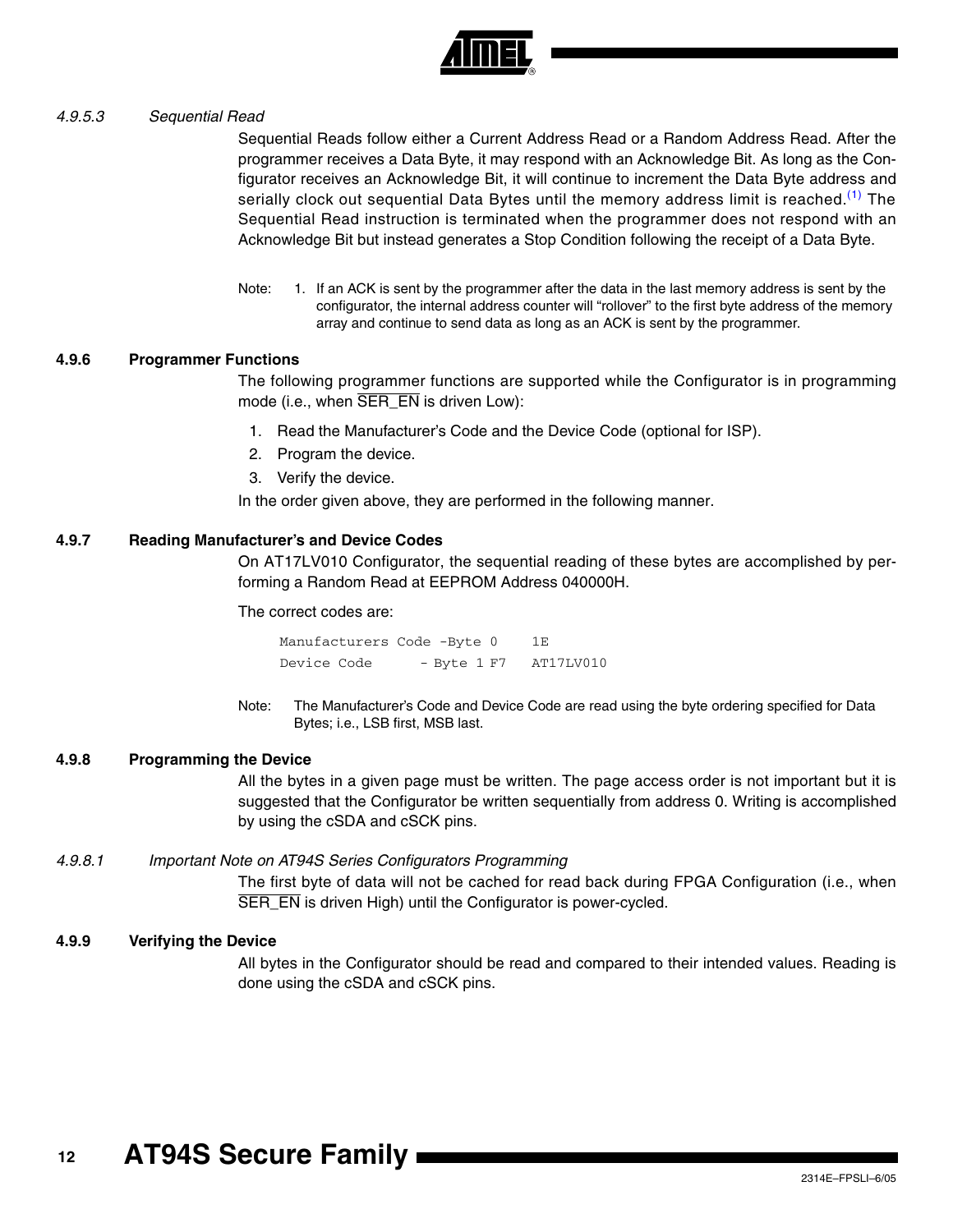## **4.10 In-System Programming Applications**

The AT94S Series Configurators are in-system (re)programmable (ISP). The example shown on the following page supports the following programmer functions:

- 1. Read the Manufacturer's Code and the Device Code.
- 2. Program the device.
- 3. Verify the device data.

While Atmel's Secure FPSLIC Configurators can be programmed from various sources (e.g., onboard microcontrollers or PLDs), the applications shown here are designed to facilitate users of our ATDH2225 Configurator Programming Cable. The typical system setup is shown in [Figure 4-](#page-12-0) [2.](#page-12-0)

The pages within the configuration EEPROM can be selectively rewritten.

This document is limited to example implementations for Atmel's AT94S application.



### <span id="page-12-0"></span>**Figure 4-2.** Typical System Setup

The diode connection between the AT94S' RESET pin and the SER\_EN signal allows the external programmer to force the FPGA into a reset state during ISP. This eliminates the potential for contention on the cSCK line. The pull-up resistors required on the lines to RESET, CON and INIT are present on the inputs (internally) to the AT94S FPSLIC, see [Figure 4-3.](#page-13-0)

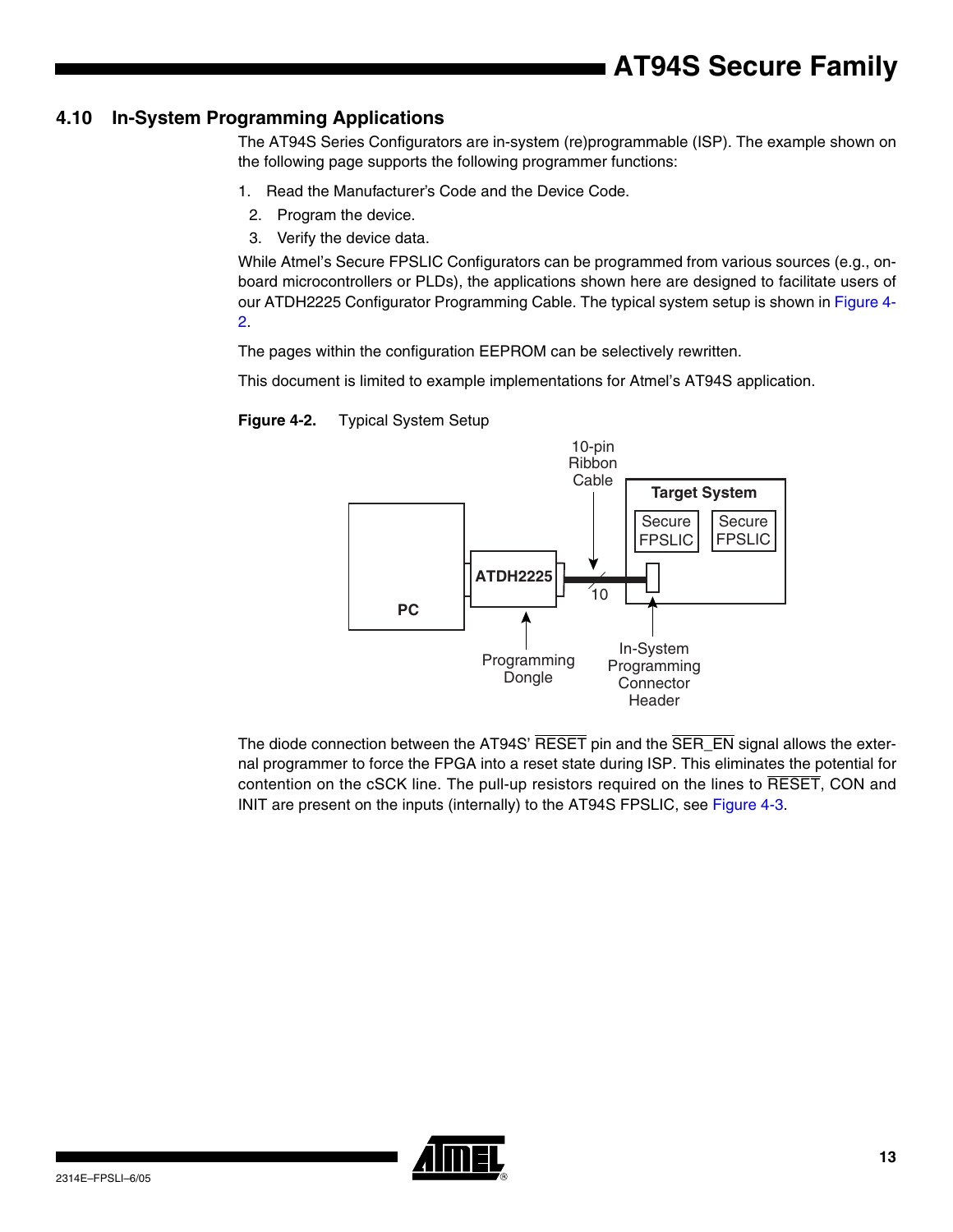

## <span id="page-13-0"></span>**Figure 4-3.** ISP of the AT17LV512/010 in an AT94S FPSLIC Application







**Figure 4-4.** Serial Data Timing Diagram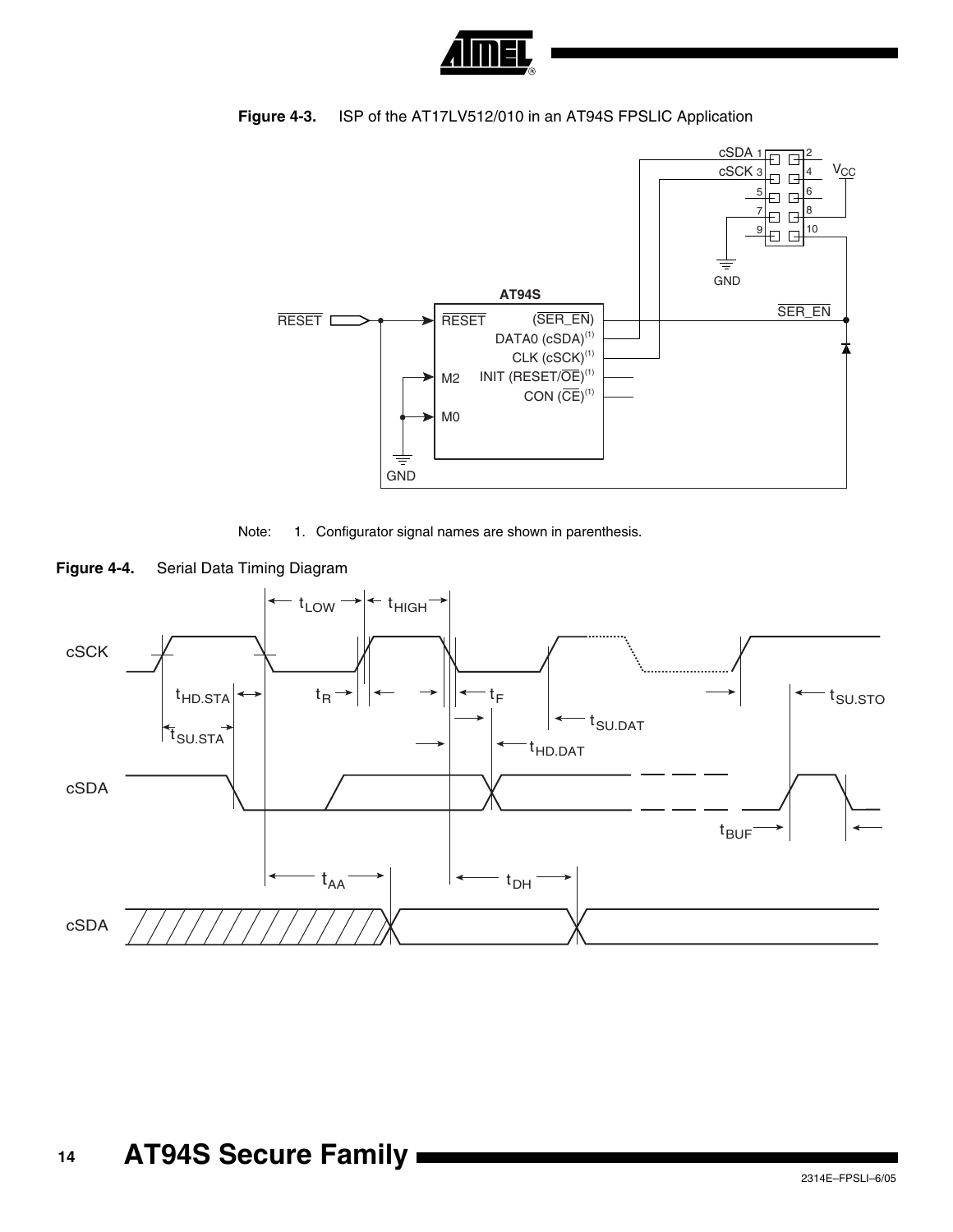## **4.11 DC Characteristics**[\(1\)](#page-14-0)

 $V_{CC} = 3.3V \pm 10\%, T_A = -40\degree C - 85\degree C^{(2)(3)(4)}$  $V_{CC} = 3.3V \pm 10\%, T_A = -40\degree C - 85\degree C^{(2)(3)(4)}$  $V_{CC} = 3.3V \pm 10\%, T_A = -40\degree C - 85\degree C^{(2)(3)(4)}$  $V_{CC} = 3.3V \pm 10\%, T_A = -40\degree C - 85\degree C^{(2)(3)(4)}$  $V_{CC} = 3.3V \pm 10\%, T_A = -40\degree C - 85\degree C^{(2)(3)(4)}$ 

| Symbol          | <b>Parameter</b>         | <b>Test Condition</b>                               | Min            | <b>Typ</b> | Max                | <b>Units</b> |
|-----------------|--------------------------|-----------------------------------------------------|----------------|------------|--------------------|--------------|
| $V_{CC}$        | Supply Voltage           |                                                     | 3.0            | 3.3        | 3.6                | v            |
| ICC             | <b>Supply Current</b>    | $V_{CC} = 3.6$                                      |                | 2          | 3                  | mA           |
| பா              | Input Leakage Current    | $V_{IN}$ = $V_{CC}$ or $V_{SS}$                     |                | 0.10       | 10                 | μA           |
| $L_{\text{LO}}$ | Output Leakage Current   | $V_{\text{OUT}} = V_{\text{CC}}$ or $V_{\text{SS}}$ |                | 0.05       | 10                 | μA           |
| $V_{\text{IH}}$ | High-level Input Voltage |                                                     | $V_{CC}$ x 0.7 |            | $V_{\rm CC}$ + 0.5 | v            |
| $V_{IL}$        | Low-level Input Voltage  |                                                     | $-0.5$         |            | 0.2                | v            |
| $V_{OL}$        | Output Low-level Voltage | $I_{OL} = 2.1$ mA                                   |                |            | 0.4                | v            |

<span id="page-14-2"></span><span id="page-14-1"></span><span id="page-14-0"></span>Notes: 1. Specific to programming mode (i.e., when SER\_EN is driven Low)

2. Commercial temperature range 0°C - 70°C

3. Industrial temperature range -40°C - 85°C

<span id="page-14-3"></span>4. This parameter is characterized and is not 100% tested.

## **4.12 AC Characteristics**[\(1\)](#page-14-4)

## $V_{CC} = 3.3V \pm 10\%, T_A = -40^{\circ}C - 85^{\circ}C^{(2)(3)(4)}$  $V_{CC} = 3.3V \pm 10\%, T_A = -40^{\circ}C - 85^{\circ}C^{(2)(3)(4)}$  $V_{CC} = 3.3V \pm 10\%, T_A = -40^{\circ}C - 85^{\circ}C^{(2)(3)(4)}$  $V_{CC} = 3.3V \pm 10\%, T_A = -40^{\circ}C - 85^{\circ}C^{(2)(3)(4)}$  $V_{CC} = 3.3V \pm 10\%, T_A = -40^{\circ}C - 85^{\circ}C^{(2)(3)(4)}$

| <b>Symbol</b>               | <b>Parameter</b>                                              | Min            | Max | <b>Units</b> |
|-----------------------------|---------------------------------------------------------------|----------------|-----|--------------|
| $t_{\text{CLOCK}}$          | Clock Frequency, Clock                                        |                | 100 | <b>KHz</b>   |
| $t_{LOW}$                   | Clock Pulse Width Low                                         | $\overline{4}$ |     | μs           |
| $t_{HIGH}$                  | Clock Pulse Width High                                        | $\overline{4}$ |     | μs           |
| $t_{AA}$                    | Clock Low to Data Out Valid                                   | 0.1            | 1   | μs           |
| $t_{\text{BUF}}$            | Time the Bus Must Be Free Before a New Transmission Can Start | 4.5            |     | μs           |
| $t_{HD;STA}$                | Start Hold Time                                               | 2              |     | μs           |
| $t_{\text{SU;STA}}$         | <b>Start Setup Time</b>                                       | 2              |     | μs           |
| <sup>t</sup> HD DAT         | Data In Hold Time                                             | $\Omega$       |     | μs           |
| $t_{\text{SU } \text{DAT}}$ | Data In Setup Time                                            | 0.2            |     | μs           |
| $t_{\mathsf{R}}$            | Inputs Rise Time                                              |                | 0.3 | μs           |
| $t_F$                       | Inputs Fall Time                                              |                | 0.3 | μs           |
| t <sub>SU STO</sub>         | Stop Setup Time                                               | $\overline{2}$ |     | μs           |
| $t_{DH}$                    | Data Out Hold Time                                            | 0.1            |     | μs           |
| $t_{WR}$                    | Write Cycle Time                                              |                | 20  | ms           |

<span id="page-14-6"></span><span id="page-14-5"></span><span id="page-14-4"></span>Notes: 1. Specific to programming mode (i.e., when SER\_EN is driven Low)

2. Commercial temperature range 0°C - 70°C

3. Industrial temperature range -40°C - 85°C

<span id="page-14-7"></span>4. This parameter is characterized and is not 100% tested.

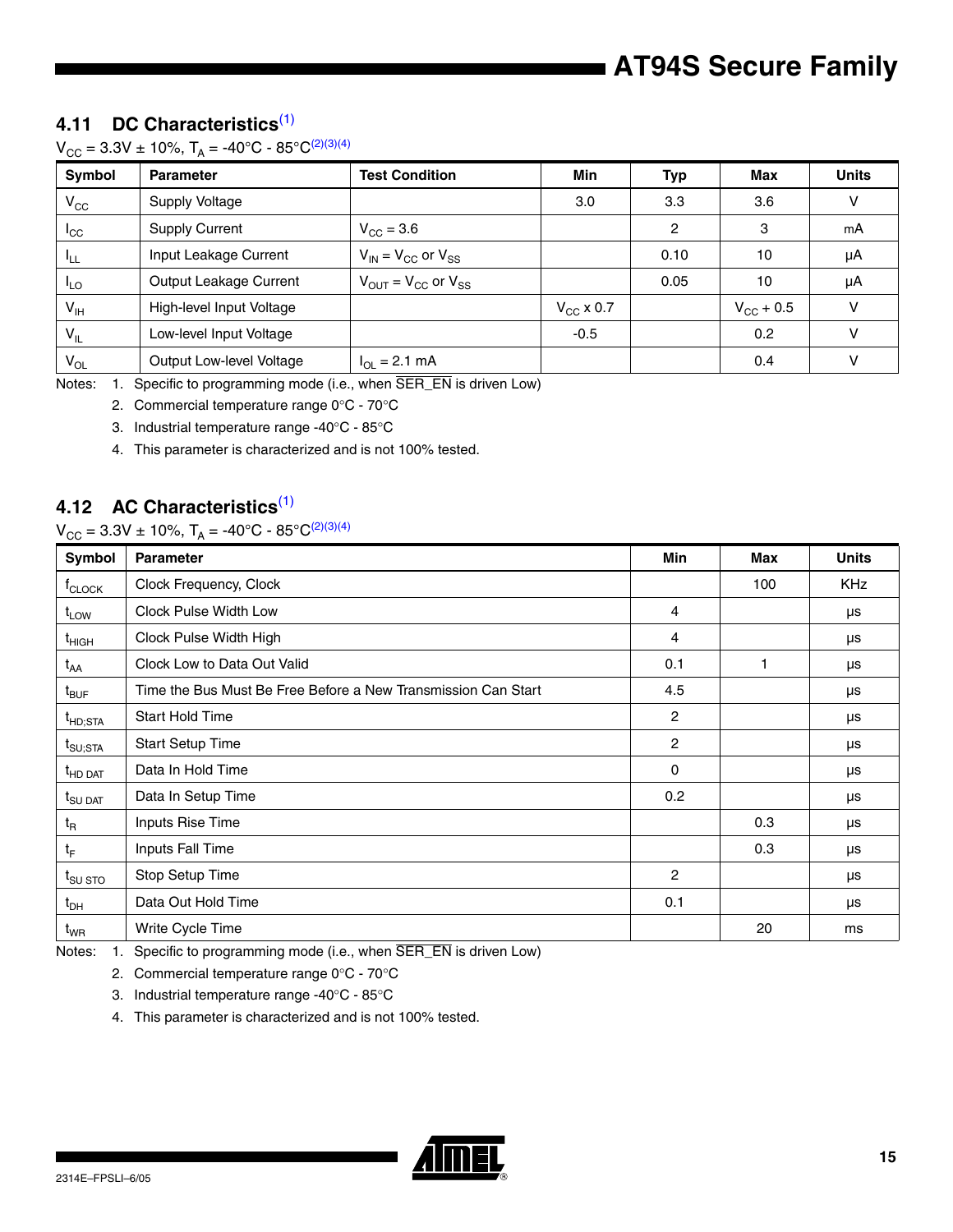

| 144-pin<br><b>LQFP</b> | 256-pin<br><b>CABGA</b> | <b>Name</b>            | <b>VO</b> | <b>Description</b>                                                                                                                                                                                                                                                                                                                                                              |
|------------------------|-------------------------|------------------------|-----------|---------------------------------------------------------------------------------------------------------------------------------------------------------------------------------------------------------------------------------------------------------------------------------------------------------------------------------------------------------------------------------|
| 105                    | D <sub>16</sub>         | cSDA                   | 1/O       | Three-state DATA output for configuration. Open-<br>collector bi-directional pin for programming.                                                                                                                                                                                                                                                                               |
| 107                    | C <sub>16</sub>         | cSCK                   | $\Omega$  | CLOCK output. Used to increment the internal<br>address and bit counter for reading and<br>programming.                                                                                                                                                                                                                                                                         |
| 53                     | K <sub>9</sub>          | <b>RESET/OF</b>        | L         | RESET/OE input (when SER_EN is High). A Low<br>level on both the CE and RESET/OE inputs<br>enables the data output driver. A High level on<br>RESET/OE resets both the address and bit<br>counters. The logic polarity of this input is<br>programmable as either RESET/OE or RESET/OE.<br>This document describes the pin as RESET/OE.                                         |
| 72                     | N <sub>16</sub>         | $\overline{\text{CE}}$ |           | Chip Enable input. Used for device selection only<br>when SER_EN is High. A Low level on both CE and<br>OE enables the data output driver. A High level on<br>CE disables both the address and bit counters and<br>forces the device into a low-power mode. Note this<br>pin will not enable/disable the device in the 2-wire<br>Serial mode (i.e., when SER_EN is driven Low). |
| 81                     | M5                      | <b>SER EN</b>          |           | Serial enable is normally High during FPGA<br>loading operations. Bringing SER_EN Low enables<br>the programming mode.                                                                                                                                                                                                                                                          |

## . **4.13 Secure FPSLIC Configurator Pin Configurations**

## **4.14 Security Bit**

Once the security bit is programmed, data will no longer output from the normal data pad. Once the fuse is set, any attempt to erase the fuse will cause the configurator to erase all of it contents.

## **4.14.1 AT17LV512/010 Security Bit Programming**

### *4.14.1.1 Disabling the Security Bit*

Write 4 bytes "00 00 00 00" to addresses 800000-800003 two consecutive times, using the previously defined 2-wire write algorithm. Thereafter, either cycle the power or toggle (HI-LO-HI) the SER\_EN pin in order to disable the security.

## *4.14.1.2 Enabling the Security Bit*

Write 4 bytes "FF FF FF FF" to addresses 800000-800003 using the previously defined 2-wire write algorithm.

### *4.14.1.3 Verifying the Security Bit*

Read 4 bytes of data from addresses 800000-800003 using the previously defined 2-wire Random Read algorithm. If the data is "FF FF FF FF", the security bit has been enabled. If the data is "00 00 00 00", the security bit has been disabled.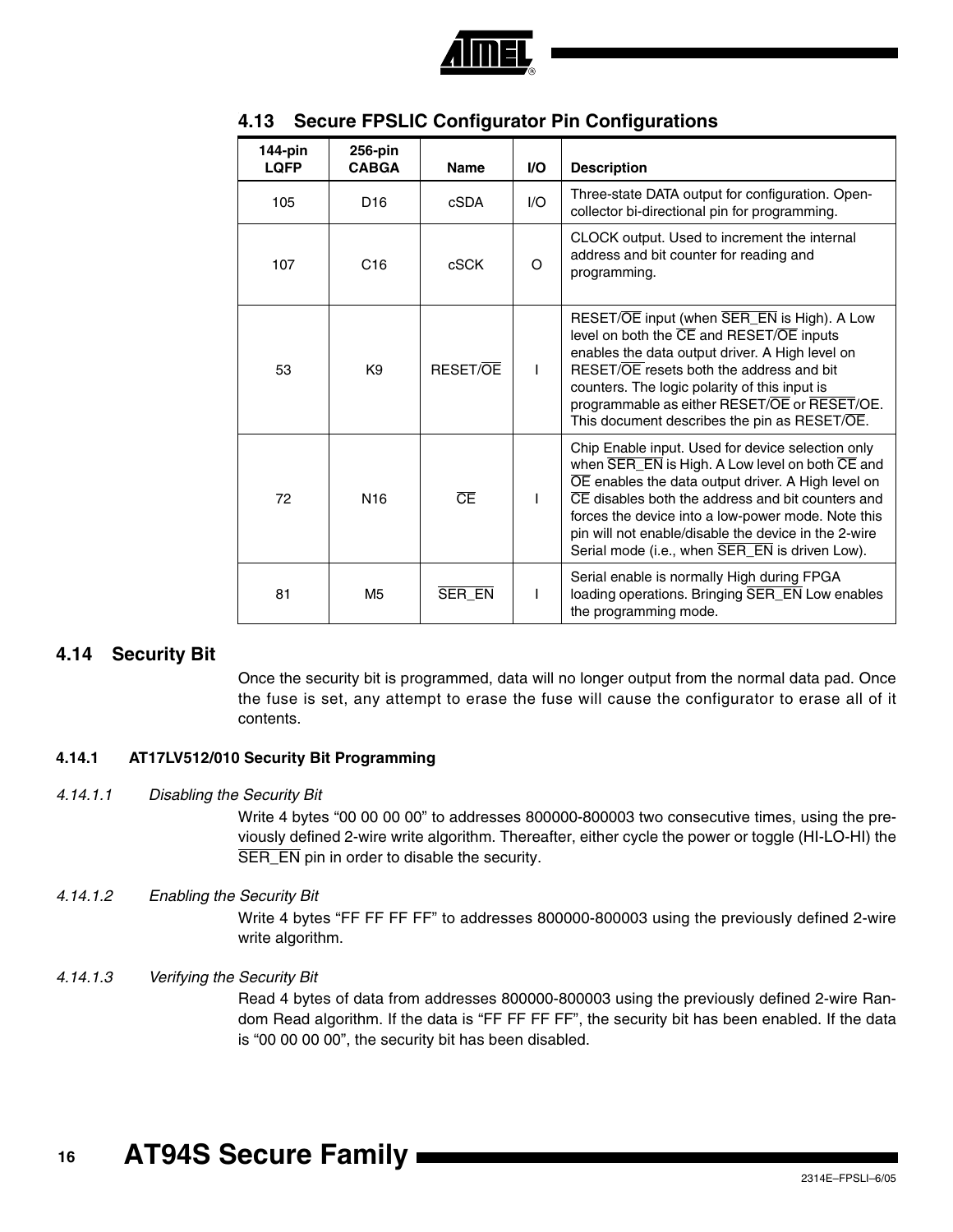## **4.15 Chip Erase Timing**

The entire device can be erased at once by writing to a specific address. This operation will erase the entire array. See [Table 4-2](#page-16-0) for specifics on the write algorithm.

<span id="page-16-0"></span>**Table 4-2.** Chip Erase Cycle Characteristics

| Symbol | <b>Parameter</b>              |
|--------|-------------------------------|
| Тес    | Chip Erase Cycle Time (25 ms) |



## **5. Packaging and Pin List information**

**Table 5-1.** Part and Package Combinations Available

| Part#        | Package | AT94S05                  | AT94S10 | AT94S40 |
|--------------|---------|--------------------------|---------|---------|
| <b>BG256</b> | DG      | 93                       | 137     | 162     |
| ∟Q144        | BQ      | $\overline{\phantom{0}}$ | 84      | 84      |

**Table 5-2.** AT94K JTAG ICE Pin List

| Pin | AT94S05<br><b>96 FPGA I/O</b> | AT94S10<br><b>192 FPGA I/O</b> | AT94S40<br><b>384 FPGA I/O</b> |
|-----|-------------------------------|--------------------------------|--------------------------------|
| TDI | <b>IO34</b>                   | <b>IO50</b>                    | <b>IO98</b>                    |
| TDO | <b>IO38</b>                   | <b>IO54</b>                    | <b>IO102</b>                   |
| TMS | IO43                          | <b>IO63</b>                    | <b>IO123</b>                   |
| TCK | <b>IO44</b>                   | <b>IO64</b>                    | <b>IO124</b>                   |

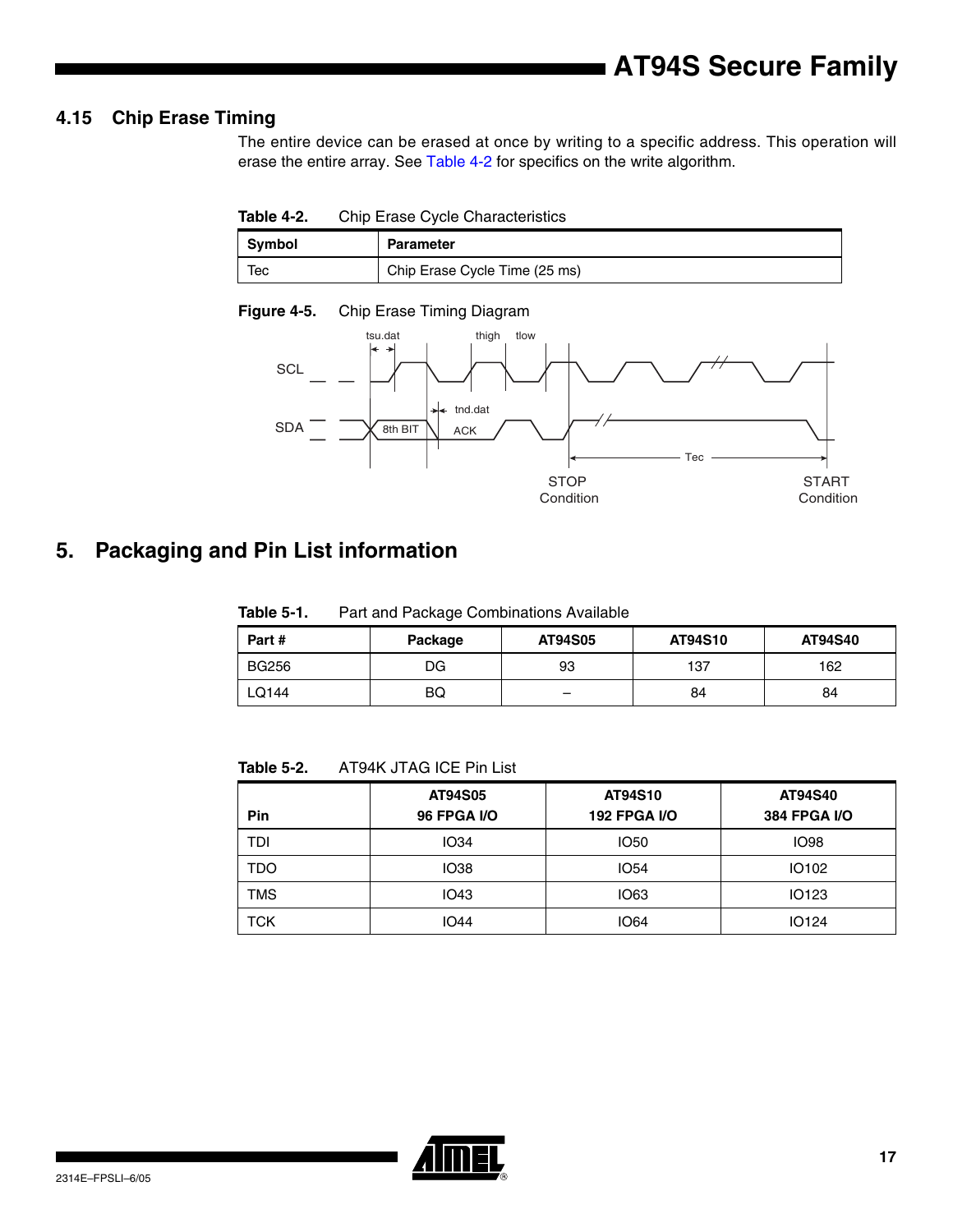

## **Table 5-3.** AT94S Pin List

|                               |                                | AT94S40<br><b>288 FPGA I/O</b> | Package                        |                         |
|-------------------------------|--------------------------------|--------------------------------|--------------------------------|-------------------------|
| AT94S05<br><b>96 FPGA I/O</b> | AT94S10<br><b>144 FPGA I/O</b> |                                | Chip Array 256<br><b>CABGA</b> | $LQ144^{(1)}$           |
|                               |                                | <b>FPSLIC Array</b>            |                                |                         |
| I/O1, GCK1 (A16)              | I/O1, GCK1 (A16)               | I/O1, GCK1 (A16)               | A <sub>1</sub>                 | $\sqrt{2}$              |
| I/O2 (A17)                    | I/O2 (A17)                     | I/O2 (A17)                     | D <sub>4</sub>                 | $\mathsf 3$             |
| I/O3                          | I/O3                           | I/O3                           | D <sub>3</sub>                 | $\overline{\mathbf{4}}$ |
| I/O4                          | I/O4                           | I/O4                           | <b>B1</b>                      | $\sqrt{5}$              |
| I/O5 (A18)                    | $I/O5$ (A18)                   | $I/O5$ (A18)                   | C <sub>2</sub>                 | $\,6\,$                 |
| $I/O6$ (A19)                  | $I/O6$ (A19)                   | $I/O6$ (A19)                   | C <sub>1</sub>                 | $\overline{7}$          |
|                               |                                | I/O7                           |                                |                         |
|                               |                                | I/O8                           |                                |                         |
| NC                            | NC                             | I/O9                           | D <sub>2</sub>                 |                         |
| NC                            | <b>NC</b>                      | I/O10                          | D <sub>1</sub>                 |                         |
|                               |                                | I/O11                          |                                |                         |
|                               |                                | I/O12                          |                                |                         |
|                               |                                | I/O13                          |                                |                         |
|                               |                                | I/O14                          |                                |                         |
| I/O7                          | I/O7                           | I/O15                          | E <sub>3</sub>                 |                         |
| I/O8                          | I/O8                           | I/O16                          | E4                             |                         |
| <b>NC</b>                     | I/O9                           | I/O17                          | E <sub>2</sub>                 |                         |
| NC                            | I/O10                          | I/O18                          | E <sub>1</sub>                 |                         |
|                               |                                | I/O19                          |                                |                         |
|                               |                                | I/O20                          |                                |                         |
| <b>NC</b>                     | I/O11                          | I/O21                          | F4                             |                         |
| NC                            | I/O12                          | I/O22                          | F <sub>3</sub>                 |                         |
|                               |                                | I/O23                          |                                |                         |
|                               |                                | I/O24                          |                                |                         |
| I/O9, FCK1                    | I/O13, FCK1                    | I/O25, FCK1                    | F1                             | $\boldsymbol{9}$        |
| I/O10                         | I/O14                          | I/O26                          | G7                             | 10                      |
| I/O11 (A20)                   | I/O15 (A20)                    | I/O27 (A20)                    | G <sub>6</sub>                 | 11                      |
| I/O12 (A21)                   | I/O16 (A21)                    | I/O28 (A21)                    | G4                             | 12                      |
| ${\sf NC}$                    | I/O17                          | I/O29                          | G <sub>5</sub>                 |                         |
| ${\sf NC}$                    | I/O18                          | I/O30                          | G <sub>2</sub>                 |                         |
|                               |                                | I/O31                          |                                |                         |
|                               |                                | I/O32                          |                                |                         |
|                               |                                |                                |                                |                         |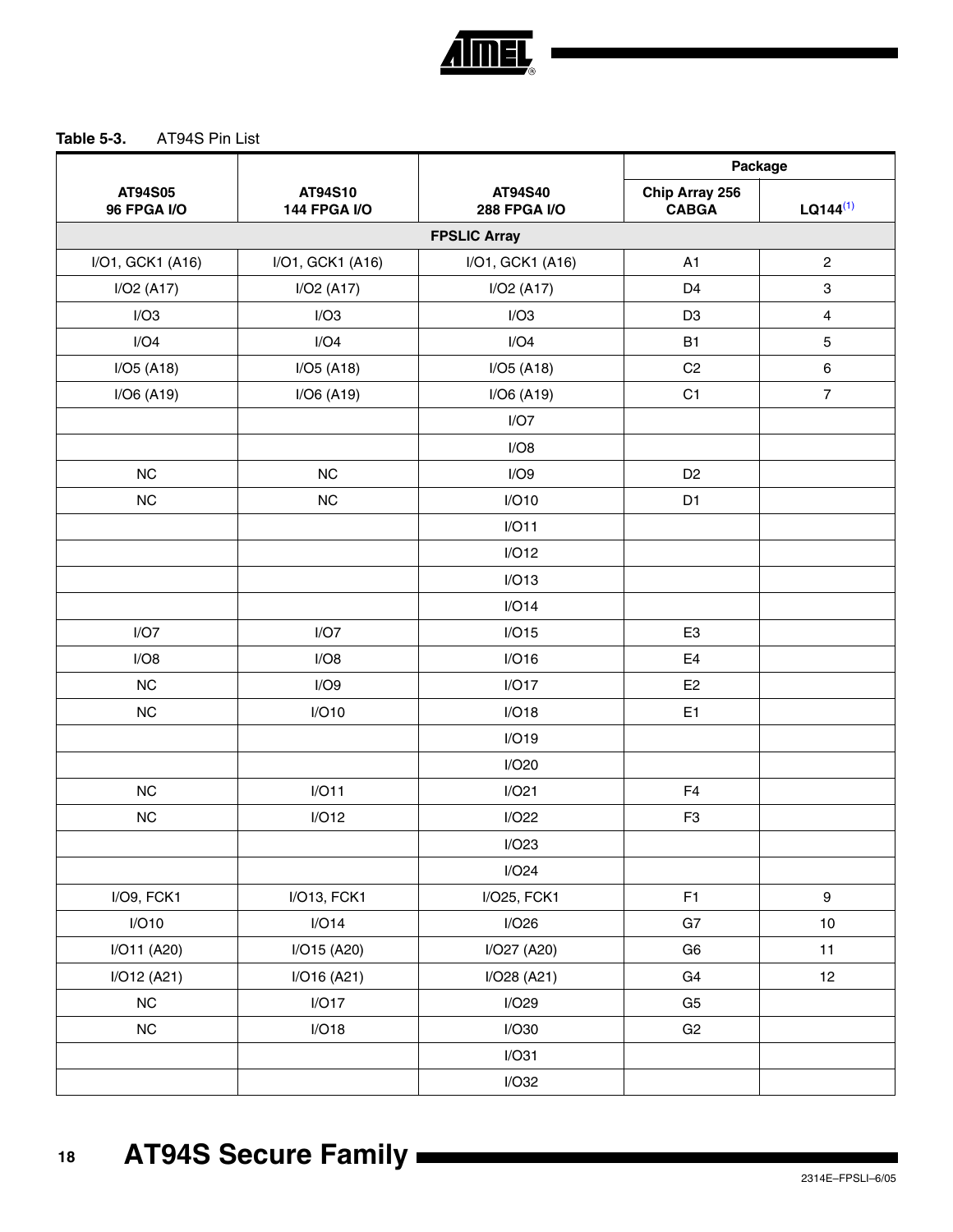|                               |                                | AT94S40<br><b>288 FPGA I/O</b> |                                |               | Package |  |
|-------------------------------|--------------------------------|--------------------------------|--------------------------------|---------------|---------|--|
| AT94S05<br><b>96 FPGA I/O</b> | AT94S10<br><b>144 FPGA I/O</b> |                                | Chip Array 256<br><b>CABGA</b> | $LQ144^{(1)}$ |         |  |
|                               |                                | I/O33                          |                                |               |         |  |
|                               |                                | I/O34                          |                                |               |         |  |
| NC                            | NC                             | I/O35                          | G <sub>1</sub>                 |               |         |  |
| NC                            | NC                             | I/O36                          | H7                             |               |         |  |
|                               |                                | I/O37                          |                                |               |         |  |
|                               |                                | I/O38                          |                                |               |         |  |
| NC                            | NC                             | I/O39                          | H <sub>6</sub>                 |               |         |  |
| NC                            | NC                             | I/O40                          | H <sub>5</sub>                 |               |         |  |
| NC                            | I/O19                          | I/O41                          | H3                             |               |         |  |
| NC                            | I/O20                          | I/O42                          | H4                             |               |         |  |
| I/O13                         | I/O21                          | I/O43                          | H <sub>2</sub>                 | 13            |         |  |
| I/O14                         | I/O22                          | I/O44                          | H1                             | 14            |         |  |
|                               |                                | I/O45                          |                                |               |         |  |
|                               |                                | I/O46                          |                                |               |         |  |
| I/O15 (A22)                   | I/O23 (A22)                    | I/O47 (A22)                    | J7                             | 15            |         |  |
| I/O16 (A23)                   | I/O24 (A23)                    | I/O48 (A23)                    | J1                             | 16            |         |  |
| I/O17 (A24)                   | I/O25 (A24)                    | I/O49 (A24)                    | J4                             | 19            |         |  |
| I/O18 (A25)                   | I/O26 (A25)                    | I/O50 (A25)                    | J5                             | 20            |         |  |
|                               |                                | I/O51                          |                                |               |         |  |
|                               |                                | I/O52                          |                                |               |         |  |
| I/O19                         | I/O27                          | I/O53                          | J6                             | 21            |         |  |
| I/O20                         | I/O28                          | I/O54                          | J8                             | 22            |         |  |
| NC                            | I/O29                          | I/O55                          | K1                             |               |         |  |
| NC                            | I/O30                          | I/O56                          | K <sub>2</sub>                 |               |         |  |
|                               |                                | I/O57                          |                                |               |         |  |
|                               |                                | I/O58                          |                                |               |         |  |
|                               |                                | I/O59                          |                                |               |         |  |
|                               |                                | I/O60                          |                                |               |         |  |
| NC                            | NC                             | I/O61                          | K4                             |               |         |  |
| $NC$                          | ${\sf NC}$                     | I/O62                          | K <sub>5</sub>                 |               |         |  |
|                               |                                | I/O63                          |                                |               |         |  |
|                               |                                | I/O64                          |                                |               |         |  |
| NC                            | NC                             | I/O65                          | K <sub>6</sub>                 |               |         |  |
| $NC$                          | ${\sf NC}$                     | I/O66                          | L1                             |               |         |  |

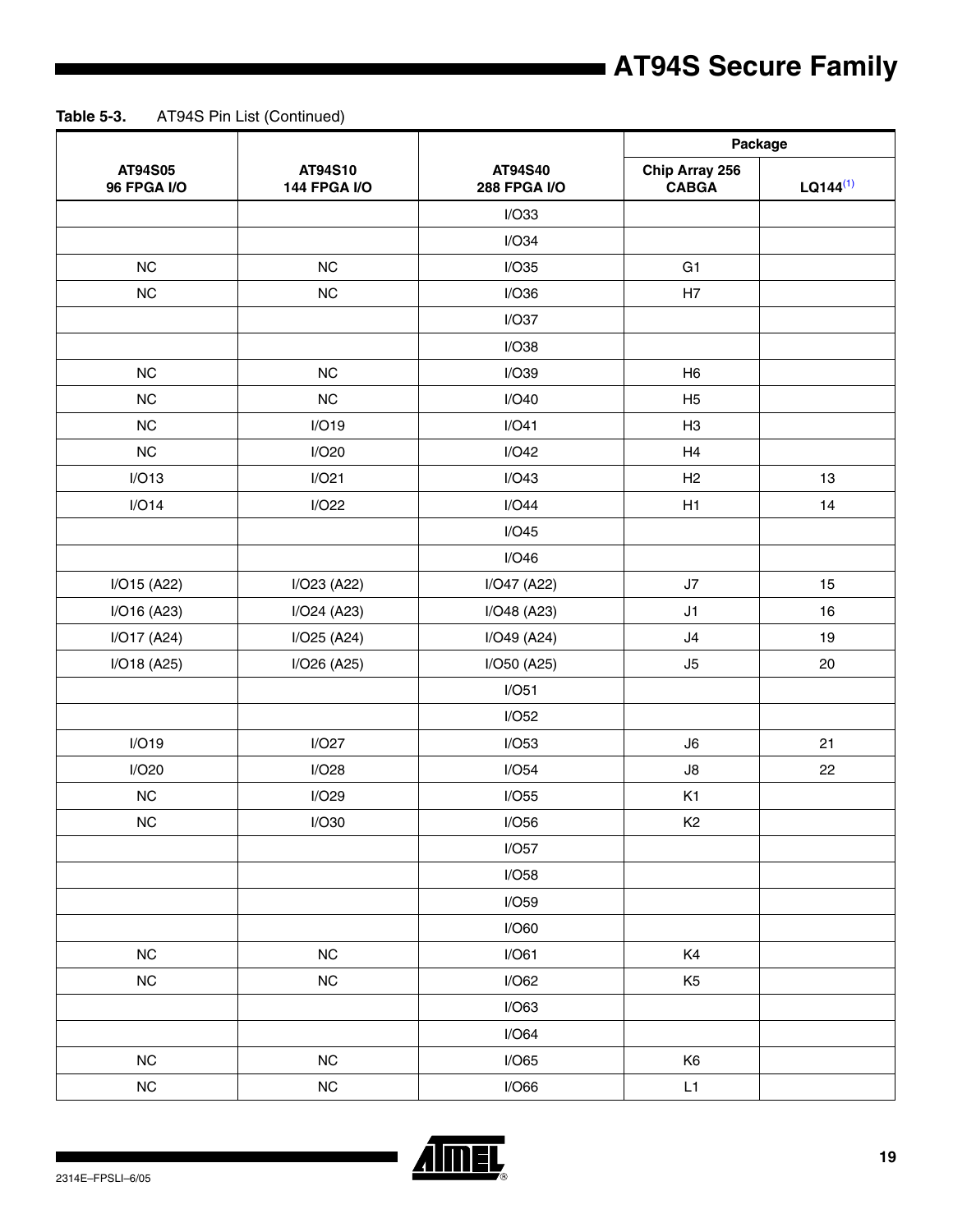|                               |                                |                                | Package                        |               |
|-------------------------------|--------------------------------|--------------------------------|--------------------------------|---------------|
| AT94S05<br><b>96 FPGA I/O</b> | AT94S10<br><b>144 FPGA I/O</b> | AT94S40<br><b>288 FPGA I/O</b> | Chip Array 256<br><b>CABGA</b> | $LQ144^{(1)}$ |
| <b>NC</b>                     | I/O31                          | I/O67                          | L2                             |               |
| NC                            | I/O32                          | I/O68                          | L5                             |               |
| I/O21 (A26)                   | I/O33 (A26)                    | I/O69 (A26)                    | L4                             | 23            |
| I/O22 (A27)                   | I/O34 (A27)                    | I/O70 (A27)                    | M1                             | 24            |
| I/O23                         | I/O35                          | I/O71                          | M <sub>2</sub>                 | 25            |
| I/O24, FCK2                   | I/O36, FCK2                    | I/O72, FCK2                    | N <sub>1</sub>                 | 26            |
|                               |                                | I/O73                          |                                |               |
|                               |                                | I/O74                          |                                |               |
|                               | I/O37                          | I/O75                          |                                |               |
|                               | I/O38                          | I/O76                          |                                |               |
|                               |                                | I/O77                          |                                |               |
|                               |                                | I/O78                          |                                |               |
|                               |                                | I/O79                          |                                |               |
|                               |                                | I/O80                          |                                |               |
| I/O25                         | I/O39                          | I/O81                          | M <sub>3</sub>                 |               |
| I/O26                         | I/O40                          | I/O82                          | N <sub>2</sub>                 |               |
|                               | I/O41                          | I/O83                          |                                |               |
|                               | I/O42                          | I/O84                          |                                |               |
|                               |                                | I/O85                          |                                |               |
|                               |                                | I/O86                          |                                |               |
|                               |                                | I/O87                          |                                |               |
|                               |                                | I/O88                          |                                |               |
| I/O27 (A28)                   | I/O43 (A28)                    | I/O89 (A28)                    | P <sub>1</sub>                 | 28            |
| I/O28                         | I/O44                          | I/O90                          | P <sub>2</sub>                 | 29            |
|                               |                                | I/O91                          |                                |               |
|                               |                                | I/O92                          |                                |               |
| I/O29                         | I/O45                          | I/O93                          | R1                             | 30            |
| I/O30                         | I/O46                          | I/O94                          | N3                             | 31            |
| $I/O31$ ( $\overline{OTS}$ )  | $I/O47$ ( $\overline{OTS}$ )   | $I/O95$ ( $\overline{OTS}$ )   | T1                             | 32            |
| I/O32, GCK2 (A29)             | I/O48, GCK2 (A29)              | I/O96, GCK2 (A29)              | P <sub>3</sub>                 | 33            |
| <b>AVRRESET</b>               | <b>AVRRESET</b>                | <b>AVRRESET</b>                | R <sub>2</sub>                 | 34            |
| M <sub>0</sub>                | MO                             | M <sub>0</sub>                 | R <sub>3</sub>                 | 36            |
|                               |                                | <b>FPSLIC Array</b>            |                                |               |
| M <sub>2</sub>                | M <sub>2</sub>                 | M <sub>2</sub>                 | $\mathsf{T}3$                  |               |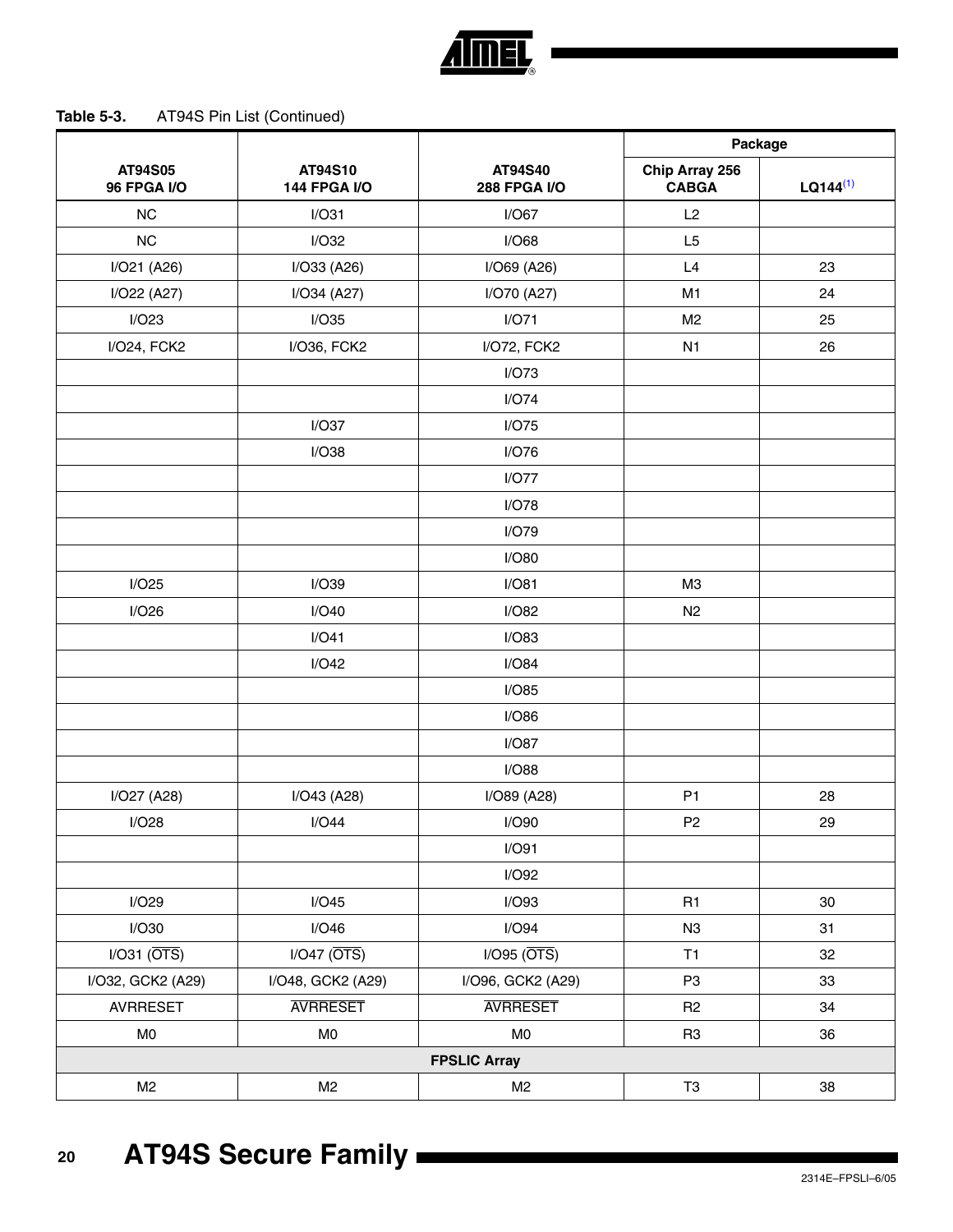|                               |                                | Package                        |                                |               |
|-------------------------------|--------------------------------|--------------------------------|--------------------------------|---------------|
| AT94S05<br><b>96 FPGA I/O</b> | AT94S10<br><b>144 FPGA I/O</b> | AT94S40<br><b>288 FPGA I/O</b> | Chip Array 256<br><b>CABGA</b> | $LQ144^{(1)}$ |
| I/O33, GCK3                   | I/O49, GCK3                    | I/O97, GCK3                    | R <sub>4</sub>                 | 39            |
| I/O34 (HDC/TDI)               | I/O50 (HDC/TDI)                | I/O98 (HDC/TDI)                | T <sub>4</sub>                 | 40            |
| I/O35                         | I/O51                          | I/O99                          | N <sub>5</sub>                 | 41            |
| I/O36                         | I/O52                          | I/O100                         | P <sub>5</sub>                 | 42            |
|                               | I/O53                          | I/O101                         |                                | 43            |
| SER_EN                        | SER_EN                         | SER_EN                         | M <sub>5</sub>                 | 81            |
| I/O38 (LDC/TDO)               | I/O54 (LDC/TDO)                | I/O102 (LDC/TDO)               | R <sub>5</sub>                 | 44            |
|                               |                                | I/O103                         |                                |               |
|                               |                                | I/O104                         |                                |               |
|                               |                                | I/O105                         |                                |               |
|                               |                                | I/O106                         |                                |               |
| <b>NC</b>                     | NC                             | <b>I/O107</b>                  | T <sub>5</sub>                 |               |
| <b>NC</b>                     | NC                             | I/O108                         | M <sub>6</sub>                 |               |
| I/O39                         | I/O55                          | I/O109                         | P <sub>6</sub>                 |               |
| I/O40                         | I/O56                          | I/O110                         | R <sub>6</sub>                 |               |
| NC                            | I/O57                          | I/O111                         | L <sub>6</sub>                 |               |
| $NC$                          | I/O58                          | I/O112                         | T <sub>6</sub>                 |               |
|                               |                                | I/O113                         |                                |               |
|                               |                                | I/O114                         |                                |               |
|                               |                                | I/O115                         |                                |               |
|                               |                                | I/O116                         |                                |               |
|                               | I/O59                          | I/O117                         |                                |               |
|                               | I/O60                          | I/O118                         |                                |               |
|                               |                                | I/O119                         |                                |               |
|                               |                                | I/O120                         |                                |               |
| I/O41                         | I/O61                          | I/O121                         | M7                             | 46            |
| I/O42                         | I/O62                          | I/O122                         | N7                             | 47            |
| $I/O43$ (TMS)                 | $I/O63$ (TMS)                  | I/O123 (TMS)                   | P7                             | 48            |
| $I/O44$ (TCK)                 | $I/O64$ (TCK)                  | I/O124 (TCK)                   | R7                             | 49            |
| ${\sf NC}$                    | I/O65                          | I/O125                         | K7                             |               |
| $NC$                          | I/O66                          | I/O126                         | K <sub>8</sub>                 |               |
|                               |                                | I/O127                         |                                |               |
|                               |                                | I/O128                         |                                |               |
|                               |                                | I/O129                         |                                |               |

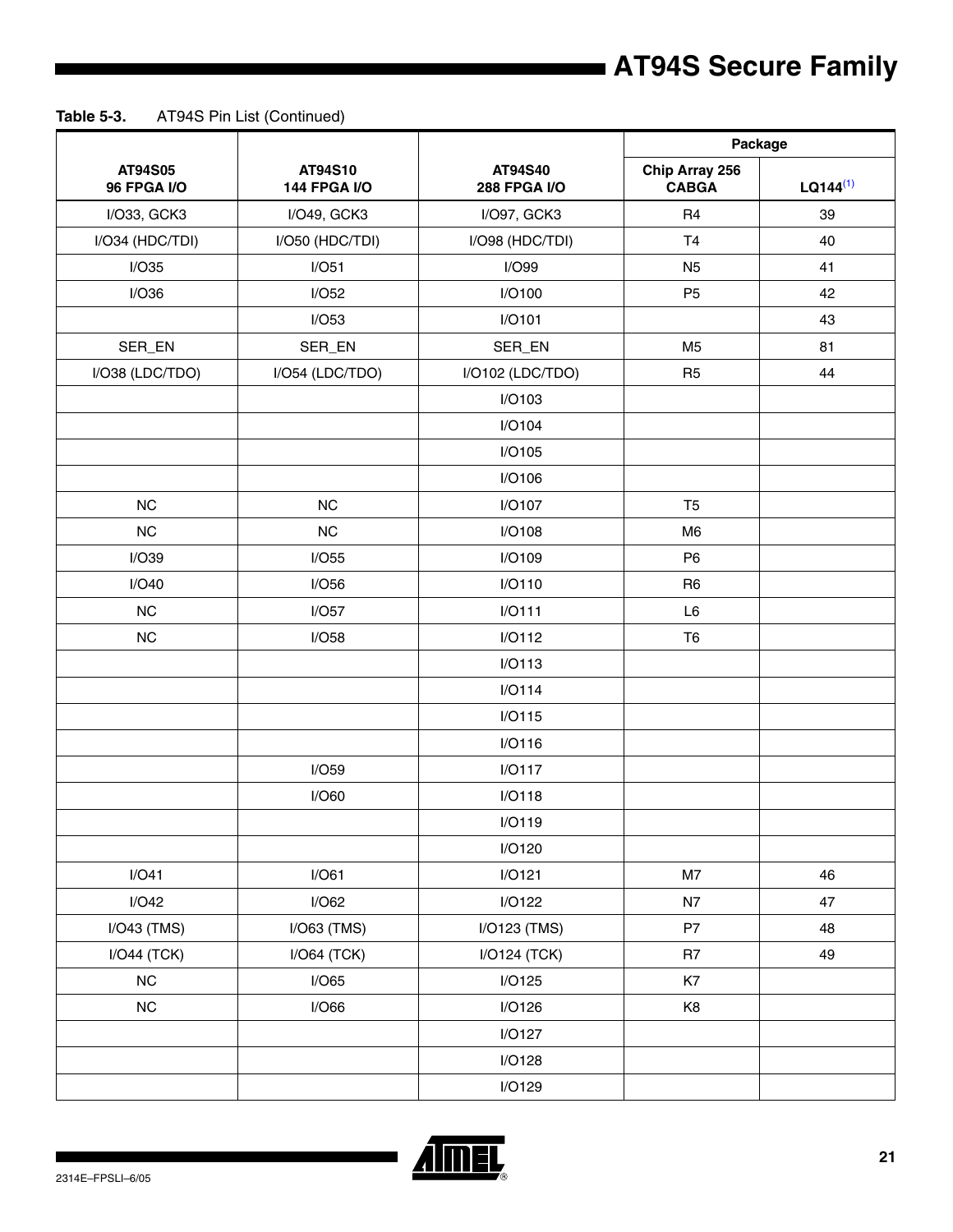

| -22 | <b>AT94S Secure Family</b> |
|-----|----------------------------|
|     |                            |

|                               |                                |                                | Package                        |               |
|-------------------------------|--------------------------------|--------------------------------|--------------------------------|---------------|
| AT94S05<br><b>96 FPGA I/O</b> | AT94S10<br><b>144 FPGA I/O</b> | AT94S40<br><b>288 FPGA I/O</b> | Chip Array 256<br><b>CABGA</b> | $LQ144^{(1)}$ |
|                               |                                | I/O130                         |                                |               |
|                               |                                | I/O131                         |                                |               |
|                               |                                | I/O132                         |                                |               |
|                               |                                | I/O133                         |                                |               |
|                               |                                | I/O134                         |                                |               |
| NC                            | I/O67                          | I/O135                         | M <sub>8</sub>                 |               |
| NC                            | I/O68                          | I/O136                         | R <sub>8</sub>                 |               |
| I/O45                         | I/O69                          | I/O137                         | P <sub>8</sub>                 | 50            |
| I/O46                         | I/O70                          | I/O138                         | N <sub>8</sub>                 | 51            |
|                               |                                | I/O139                         |                                |               |
|                               |                                | I/O140                         |                                |               |
|                               |                                | I/O141                         |                                |               |
|                               |                                | I/O142                         |                                |               |
| I/O47 (TD7)                   | I/O71 (TD7)                    | I/O143 (TD7)                   | L8                             | 52            |
| I/O48 (InitErr) RESET/OE      | I/O72 (InitErr) RESET/OE       | I/O144 (InitErr) RESET/OE      | K <sub>9</sub>                 | 53            |
| I/O49 (TD6)                   | I/O73 (TD6)                    | I/O145 (TD6)                   | P <sub>9</sub>                 | 56            |
| I/O50 (TD5)                   | I/O74 (TD5)                    | I/O146 (TD5)                   | N <sub>9</sub>                 | 57            |
|                               |                                | I/O147                         |                                |               |
|                               |                                | I/O148                         |                                |               |
|                               |                                | I/O149                         |                                |               |
|                               |                                | I/O150                         |                                |               |
| I/O51                         | I/O75                          | I/O151                         | M <sub>9</sub>                 | 58            |
| I/O52                         | I/O76                          | I/O152                         | L9                             | 59            |
| NC                            | I/O77                          | I/O153                         | $\mathsf{J}9$                  |               |
| $NC$                          | I/O78                          | I/O154                         | T10                            |               |
|                               |                                | I/O155                         |                                |               |
|                               |                                | I/O156                         |                                |               |
|                               |                                | I/O157                         |                                |               |
|                               |                                | I/O158                         |                                |               |
|                               |                                | I/O159                         |                                |               |
|                               |                                | I/O160                         |                                |               |
|                               |                                | I/O161                         |                                |               |
|                               |                                | I/O162                         |                                |               |
| ${\sf NC}$                    | I/O79                          | I/O163                         | P <sub>10</sub>                |               |

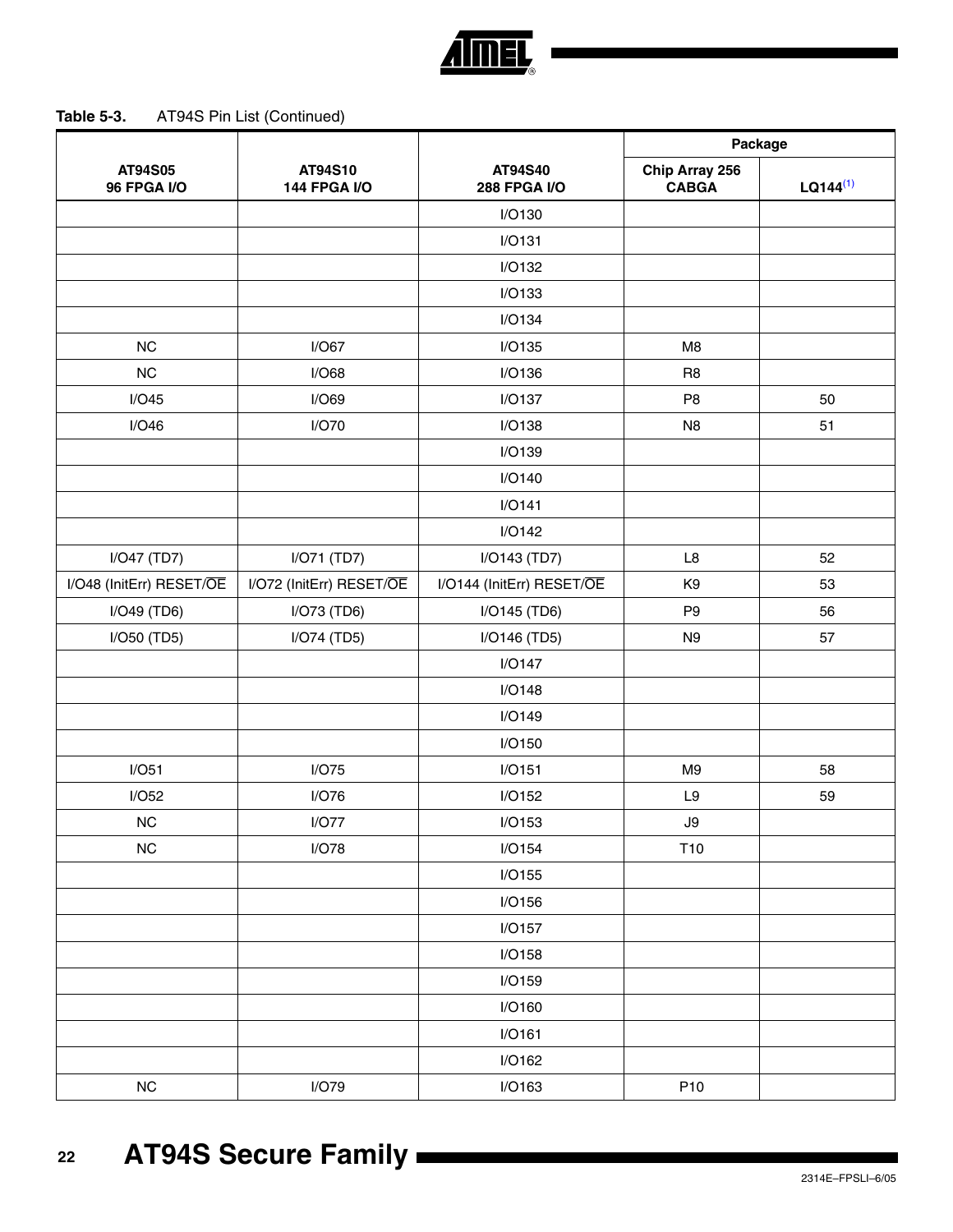|                               |                                |                                | Package                        |               |
|-------------------------------|--------------------------------|--------------------------------|--------------------------------|---------------|
| AT94S05<br><b>96 FPGA I/O</b> | AT94S10<br><b>144 FPGA I/O</b> | AT94S40<br><b>288 FPGA I/O</b> | Chip Array 256<br><b>CABGA</b> | $LQ144^{(1)}$ |
| NC                            | I/O80                          | I/O164                         | N <sub>10</sub>                |               |
| I/O53 (TD4)                   | $I/O81$ (TD4)                  | I/O165 (TD4)                   | L10                            | 60            |
| $I/O54$ (TD3)                 | I/O82 (TD3)                    | I/O166 (TD3)                   | <b>T11</b>                     | 61            |
| I/O55                         | I/O83                          | I/O167                         | R <sub>11</sub>                | 62            |
| I/O56                         | I/O84                          | I/O168                         | M11                            | 63            |
| NC                            | <b>NC</b>                      | I/O169                         | N11                            |               |
| NC                            | NC                             | I/O170                         | T <sub>12</sub>                |               |
| $NC$                          | I/O85                          | I/O171                         | R <sub>12</sub>                |               |
| NC                            | I/O86                          | I/O172                         | T <sub>13</sub>                |               |
|                               |                                | I/O173                         |                                |               |
|                               |                                | I/O174                         |                                |               |
|                               |                                | I/O175                         |                                |               |
|                               |                                | I/O176                         |                                |               |
| NC                            | I/O87                          | I/O177                         | N <sub>12</sub>                |               |
| NC                            | I/O88                          | I/O178                         | P <sub>12</sub>                |               |
| I/O57                         | I/O89                          | I/O179                         | R <sub>13</sub>                |               |
| I/O58                         | I/O90                          | I/O180                         | T14                            |               |
| NC                            | <b>NC</b>                      | I/O181                         | N <sub>13</sub>                |               |
| NC                            | NC                             | I/O182                         | P <sub>13</sub>                |               |
| I/O59 (TD2)                   | $I/O91$ (TD2)                  | I/O183 (TD2)                   | T16                            | 65            |
| I/O60 (TD1)                   | I/O92 (TD1)                    | I/O184 (TD1)                   | P <sub>14</sub>                | 66            |
|                               |                                | I/O185                         |                                |               |
|                               |                                | I/O186                         |                                |               |
|                               |                                | I/O187                         |                                |               |
|                               |                                | I/O188                         |                                |               |
| I/O61                         | I/O93                          | I/O189                         | R <sub>16</sub>                | 67            |
| I/O62                         | I/O94                          | I/O190                         | P <sub>15</sub>                | 68            |
| I/O63 (TD0)                   | I/O95 (TD0)                    | I/O191 (TD0)                   | N <sub>14</sub>                | 69            |
| I/O64, GCK4                   | I/O96, GCK4                    | I/O192, GCK4                   | P16                            | 70            |
| CON/CE                        | CON/CE                         | CON/CE                         | N16                            | 72            |
|                               |                                | <b>FPSLIC Array</b>            |                                |               |
| <b>RESET</b>                  | <b>RESET</b>                   | <b>RESET</b>                   | M14                            | 74            |
| PE <sub>0</sub>               | PE <sub>0</sub>                | PE <sub>0</sub>                | M12                            | 75            |
| PE <sub>1</sub>               | PE <sub>1</sub>                | PE <sub>1</sub>                | M15                            | 76            |

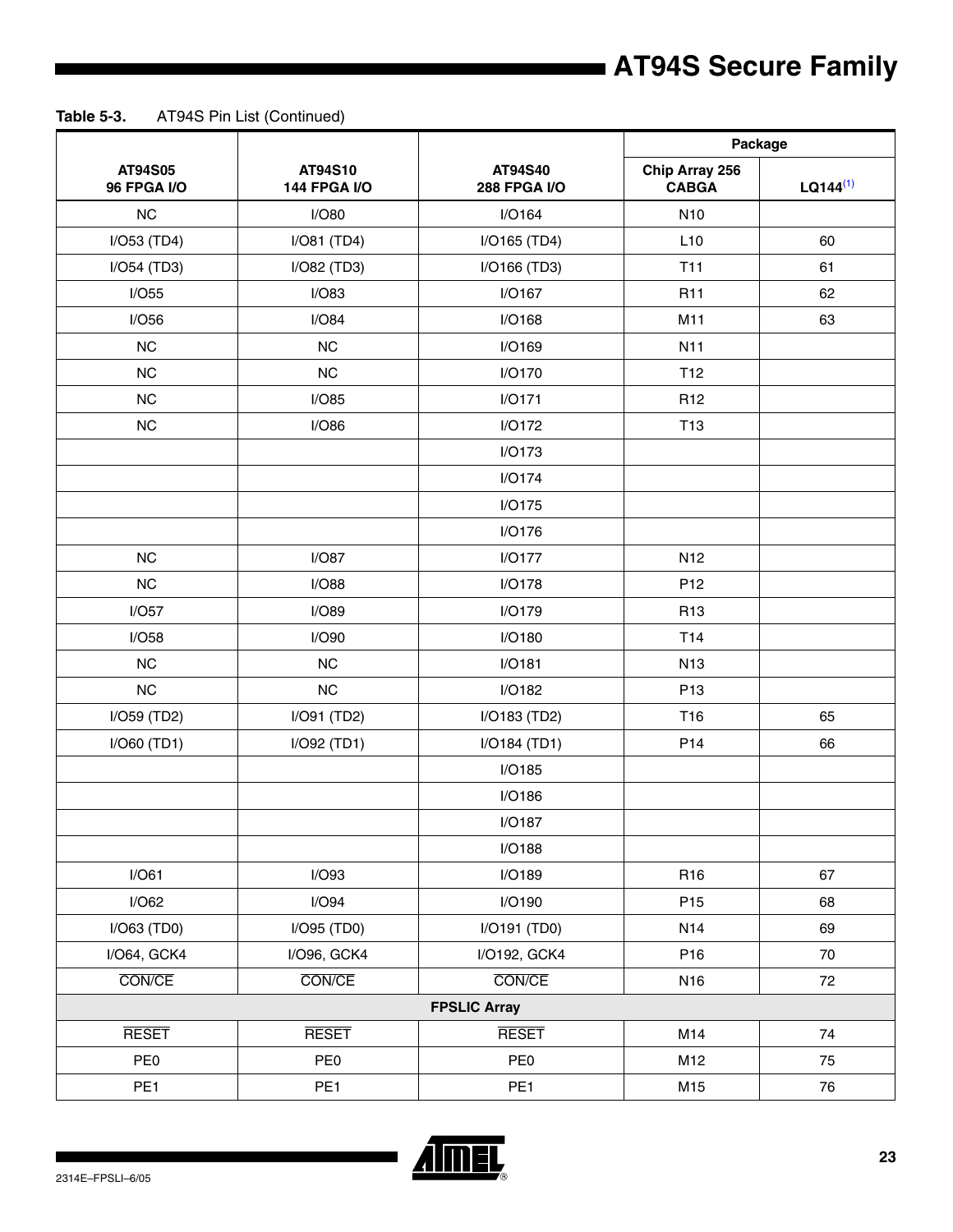

|                               |                                |                                | Package                        |               |
|-------------------------------|--------------------------------|--------------------------------|--------------------------------|---------------|
| AT94S05<br><b>96 FPGA I/O</b> | AT94S10<br><b>144 FPGA I/O</b> | AT94S40<br><b>288 FPGA I/O</b> | Chip Array 256<br><b>CABGA</b> | $LQ144^{(1)}$ |
| PD <sub>0</sub>               | PD <sub>0</sub>                | PD <sub>0</sub>                | M16                            | 77            |
| PD <sub>1</sub>               | PD <sub>1</sub>                | PD <sub>1</sub>                | L12                            | 78            |
| PE <sub>2</sub>               | PE <sub>2</sub>                | PE <sub>2</sub>                | L15                            | 79            |
| PD <sub>2</sub>               | PD <sub>2</sub>                | PD <sub>2</sub>                | L11                            | 80            |
| NC                            | NC                             | <b>NC</b>                      | E12                            |               |
| SER_EN                        | SER_EN                         | SER_EN                         | M <sub>5</sub>                 | 81            |
| PD <sub>3</sub>               | PD <sub>3</sub>                | PD <sub>3</sub>                | K11                            | 82            |
| PD <sub>4</sub>               | PD <sub>4</sub>                | PD <sub>4</sub>                | K12                            | 83            |
| PE3                           | PE3                            | PE3                            | K14                            | 84            |
| $\overline{\text{CS0}}$       | $\overline{\text{CS0}}$        | $\overline{\text{CS0}}$        | K15                            | 85            |
| <b>SDA</b>                    | <b>SDA</b>                     | <b>SDA</b>                     | J10                            |               |
| SCL                           | <b>SCL</b>                     | SCL                            | J12                            |               |
| PD <sub>5</sub>               | PD <sub>5</sub>                | PD <sub>5</sub>                | J14                            | 86            |
| PD <sub>6</sub>               | PD <sub>6</sub>                | PD <sub>6</sub>                | J13                            | 87            |
| PE4                           | PE4                            | PE4                            | J16                            | 88            |
| PE <sub>5</sub>               | PE <sub>5</sub>                | PE <sub>5</sub>                | J11                            | 89            |
| PE <sub>6</sub>               | PE <sub>6</sub>                | PE <sub>6</sub>                | H <sub>15</sub>                | 92            |
| PE7 (CHECK)                   | PE7 (CHECK)                    | PE7 (CHECK)                    | H14                            | 93            |
| PD7                           | PD7                            | PD7                            | H <sub>13</sub>                | 94            |
| <b>INTPO</b>                  | <b>INTPO</b>                   | <b>INTPO</b>                   | H <sub>12</sub>                | 95            |
| XTAL1                         | XTAL1                          | XTAL1                          | G15                            | 96            |
| XTAL <sub>2</sub>             | XTAL <sub>2</sub>              | XTAL <sub>2</sub>              | G14                            | 97            |
| RX0                           | RX0                            | RX <sub>0</sub>                | G12                            | 98            |
| TX0                           | TX0                            | TX0                            | G11                            | 99            |
| INTP1                         | INTP1                          | INTP1                          | F <sub>15</sub>                |               |
| INTP <sub>2</sub>             | INTP <sub>2</sub>              | INTP <sub>2</sub>              | F14                            |               |
| TOSC1                         | TOSC1                          | TOSC1                          | E16                            | 101           |
| TOSC <sub>2</sub>             | TOSC <sub>2</sub>              | TOSC <sub>2</sub>              | E15                            | 102           |
| RX1                           | RX1                            | RX1                            | E14                            | 103           |
| TX1                           | TX1                            | TX1                            | E13                            | 104           |
| DATA0/cSDA                    | DATA0/cSDA                     | DATA0/cSDA                     | D16                            | 105           |
| INTP3 (CSOUT)                 | INTP3 (CSOUT)                  | INTP3 (CSOUT)                  | D15                            | 106           |
| <b>CCLK/cSCK</b>              | CCLK/cSCK                      | <b>CCLK/cSCK</b>               | C16                            | 107           |
| I/O65:96 Are Unbonded         | I/O97:144 Are Unbonded         | I/O193:288 Are Unbonded        |                                |               |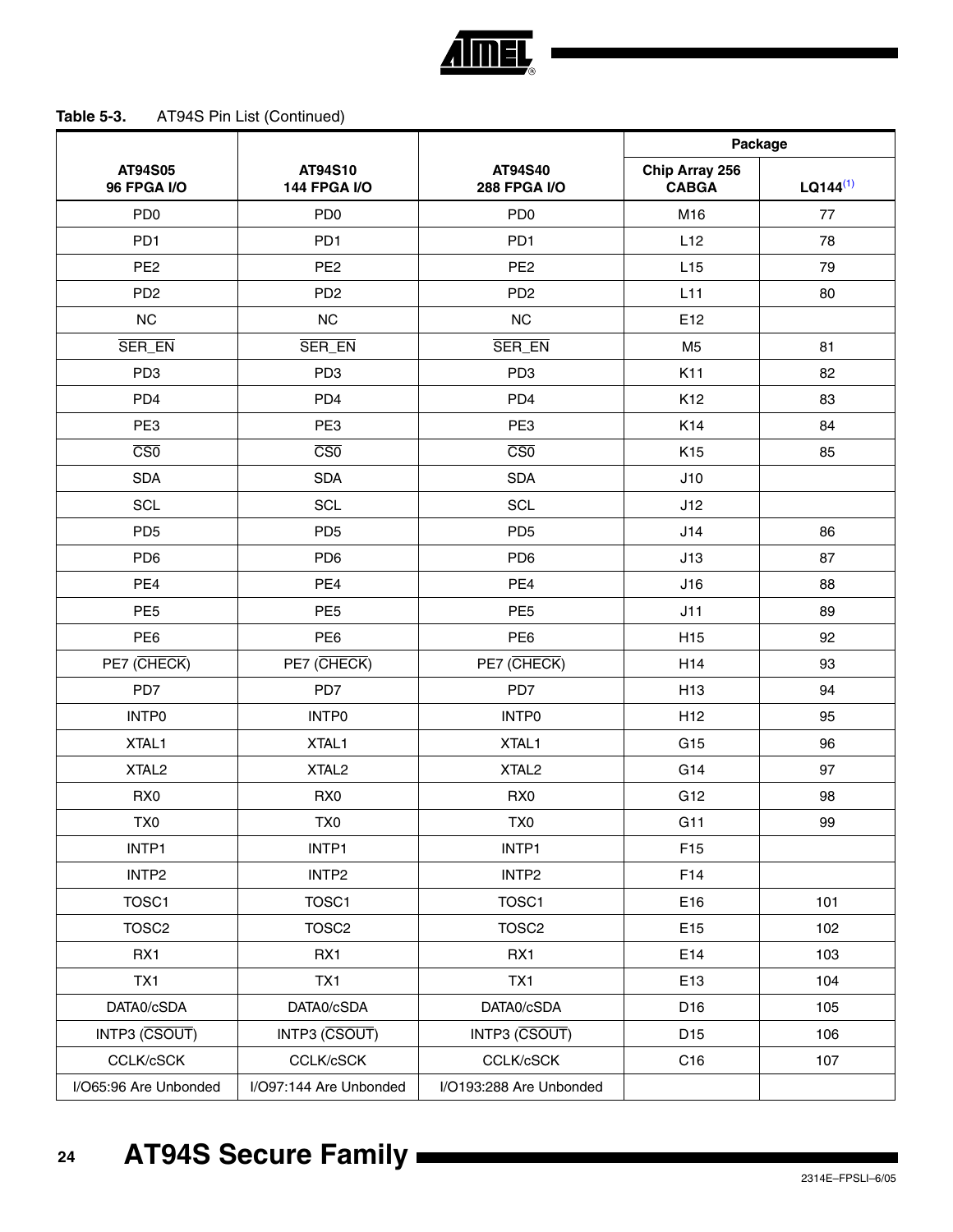|                                   |                    | AT94S10<br>AT94S40<br><b>144 FPGA I/O</b><br><b>288 FPGA I/O</b> | Package                        |               |
|-----------------------------------|--------------------|------------------------------------------------------------------|--------------------------------|---------------|
| AT94S05<br><b>96 FPGA I/O</b>     |                    |                                                                  | Chip Array 256<br><b>CABGA</b> | $LQ144^{(1)}$ |
|                                   |                    | <b>FPSLIC Array</b>                                              |                                |               |
| <b>Testclock</b>                  | <b>Testclock</b>   | <b>Testclock</b>                                                 | C15                            | 109           |
| I/O97 (A0)                        | I/O145 (A0)        | I/O289 (A0)                                                      | C14                            | 111           |
| I/O98, GCK7 (A1)                  | I/O146, GCK7 (A1)  | I/O290, GCK7 (A1)                                                | <b>B15</b>                     | 112           |
| I/O99                             | I/O147             | I/O291                                                           | A16                            | 113           |
| I/O100                            | I/O148             | I/O292                                                           | D13                            | 114           |
|                                   |                    | I/O293                                                           |                                |               |
|                                   |                    | I/O294                                                           |                                |               |
| <b>NC</b>                         | <b>NC</b>          | I/O295                                                           | C13                            |               |
| NC                                | NC                 | I/O296                                                           | <b>B14</b>                     |               |
| $I/O101$ ( $\overline{CS1}$ , A2) | $I/O149$ (CS1, A2) | I/O297 (CS1, A2)                                                 | A15                            | 115           |
| I/O102 (A3)                       | I/O150 (A3)        | I/O298 (A3)                                                      | A14                            | 116           |
|                                   |                    | I/O299                                                           |                                |               |
|                                   |                    | I/O300                                                           |                                |               |
| I/O104                            | I/O151             | I/O301                                                           | Shared with Test<br>clock      |               |
| <b>NC</b>                         | I/O152             | I/O302                                                           | D12                            |               |
| I/O103                            | I/O153             | I/O303                                                           | C12                            | 117           |
| NC                                | I/O154             | I/O304                                                           | A13                            |               |
| NC                                | NC                 | I/O305                                                           | <b>B12</b>                     |               |
|                                   |                    | I/O306                                                           |                                |               |
|                                   |                    | I/O307                                                           |                                |               |
|                                   |                    | I/O308                                                           |                                |               |
| <b>NC</b>                         | I/O155             | I/O309                                                           | A12                            |               |
| <b>NC</b>                         | I/O156             | I/O310                                                           | E11                            |               |
| <b>NC</b>                         | NC                 | I/O311                                                           | C11                            |               |
| NC                                | NC                 | I/O312                                                           | D11                            |               |
| I/O105                            | I/O157             | I/O313                                                           | A11                            | 119           |
| I/O106                            | I/O158             | I/O314                                                           | F10                            | 120           |
| NC                                | I/O159             | I/O315                                                           | E10                            |               |
| <b>NC</b>                         | I/O160             | I/O316                                                           | D <sub>10</sub>                |               |
| <b>NC</b>                         | NC                 | I/O317                                                           | C <sub>10</sub>                |               |
| NC                                | NC                 | I/O318                                                           | <b>B10</b>                     |               |
|                                   |                    | I/O319                                                           |                                |               |
|                                   |                    | I/O320                                                           |                                |               |

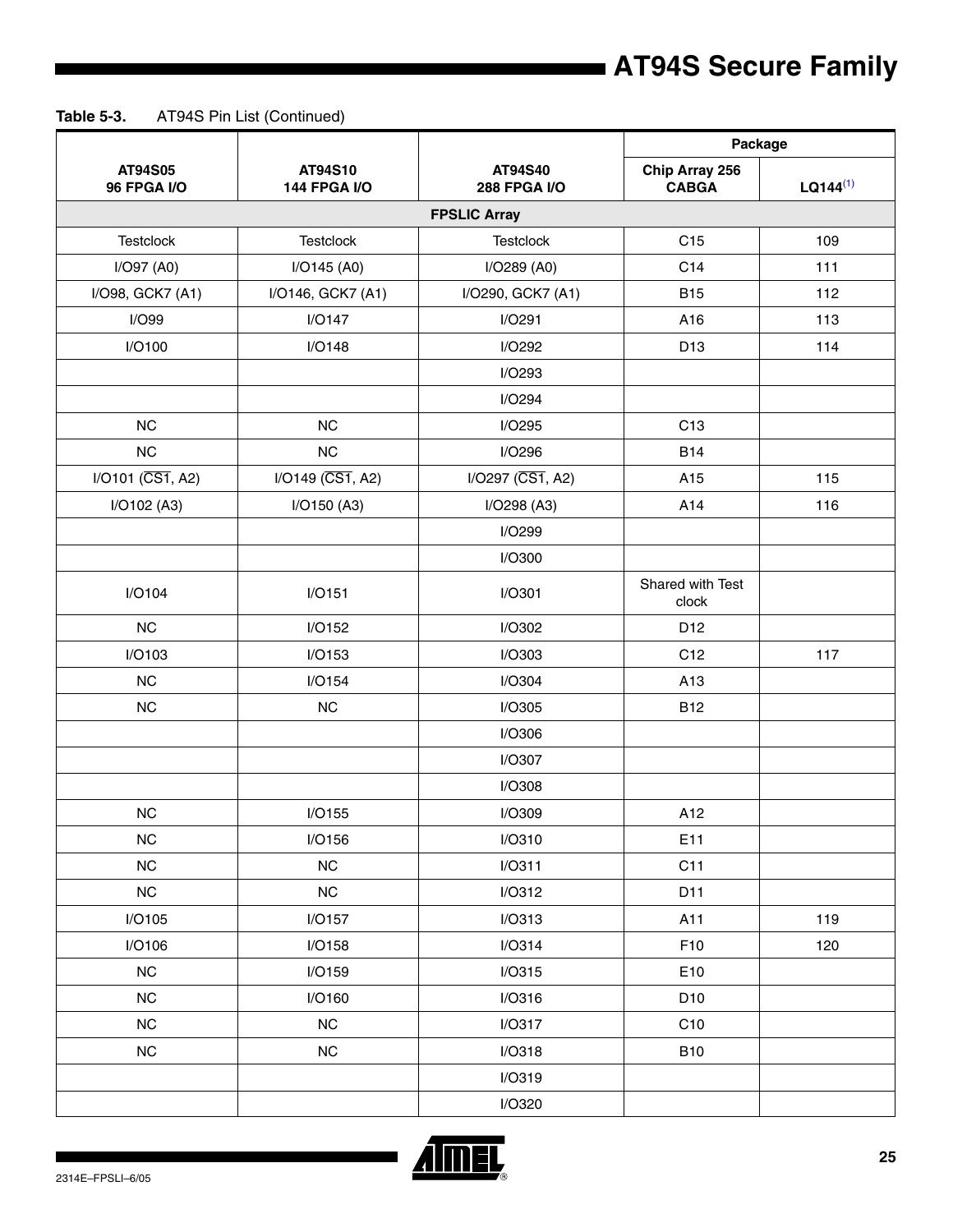

|                               |                                |                                | Package                        |               |
|-------------------------------|--------------------------------|--------------------------------|--------------------------------|---------------|
| AT94S05<br><b>96 FPGA I/O</b> | AT94S10<br><b>144 FPGA I/O</b> | AT94S40<br><b>288 FPGA I/O</b> | Chip Array 256<br><b>CABGA</b> | $LQ144^{(1)}$ |
|                               |                                | I/O321                         |                                |               |
|                               |                                | I/O322                         |                                |               |
|                               |                                | I/O323                         |                                |               |
|                               |                                | I/O324                         |                                |               |
| I/O107 (A4)                   | I/O161 (A4)                    | I/O325 (A4)                    | A10                            | 121           |
| I/O108 (A5)                   | I/O162 (A5)                    | I/O326 (A5)                    | G10                            | 122           |
| NC                            | I/O163                         | I/O327                         | G <sub>9</sub>                 |               |
| <b>NC</b>                     | I/O164                         | I/O328                         | F <sub>9</sub>                 |               |
| I/O109                        | I/O165                         | I/O329                         | E <sub>9</sub>                 | 123           |
| I/O110                        | I/O166                         | I/O330                         | C <sub>9</sub>                 | 124           |
|                               |                                | I/O331                         |                                |               |
|                               |                                | I/O332                         |                                |               |
|                               |                                | I/O333                         |                                |               |
|                               |                                | I/O334                         |                                |               |
| I/O111 (A6)                   | I/O167 (A6)                    | I/O335 (A6)                    | B <sub>9</sub>                 | 125           |
| I/O112 (A7)                   | I/O168 (A7)                    | I/O336 (A7)                    | A <sub>9</sub>                 | 126           |
| I/O113 (A8)                   | I/O169 (A8)                    | I/O337 (A8)                    | A <sub>8</sub>                 | 129           |
| I/O114 (A9)                   | I/O170 (A9)                    | I/O338 (A9)                    | B <sub>8</sub>                 | 130           |
|                               |                                | I/O339                         |                                |               |
|                               |                                | I/O340                         |                                |               |
|                               |                                | I/O341                         |                                |               |
|                               |                                | I/O342                         |                                |               |
| I/O115                        | I/O171                         | I/O343                         | C <sub>8</sub>                 | 131           |
| I/O116                        | I/O172                         | I/O344                         | D <sub>8</sub>                 | 132           |
| NC                            | I/O173                         | I/O345                         | E8                             |               |
| NC                            | I/O174                         | I/O346                         | F <sub>8</sub>                 |               |
| I/O117 (A10)                  | I/O175 (A10)                   | I/O347 (A10)                   | H8                             | 133           |
| I/O118 (A11)                  | I/O176 (A11)                   | I/O348 (A11)                   | A7                             | 134           |
| NC                            | NC                             | I/O349                         | C7                             |               |
| ${\sf NC}$                    | ${\sf NC}$                     | I/O350                         | D7                             |               |
|                               |                                | I/O351                         |                                |               |
|                               |                                | I/O352                         |                                |               |
|                               |                                | I/O353                         |                                |               |
|                               |                                | I/O354                         |                                |               |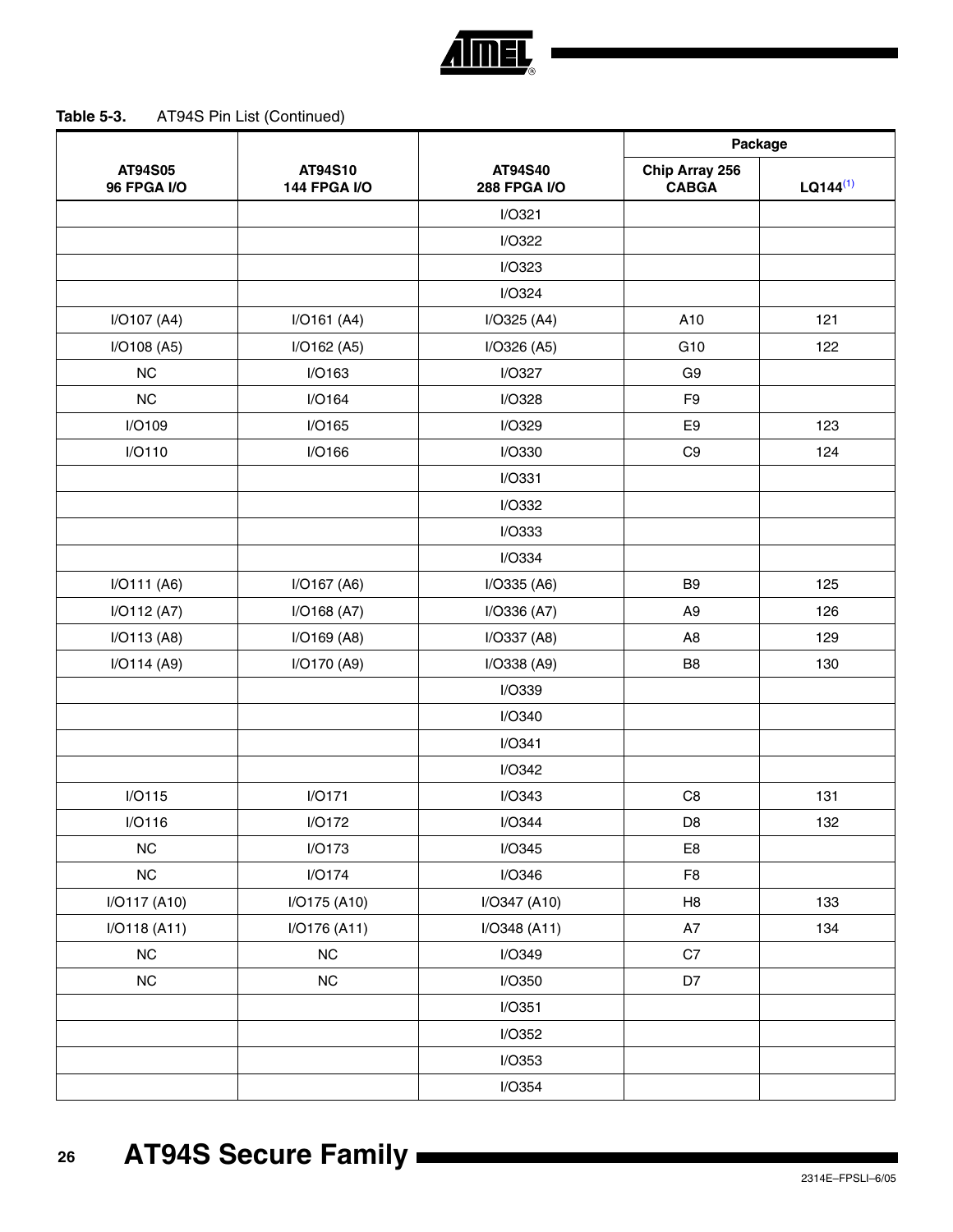**Table 5-3.** AT94S Pin List (Continued)

|                               |                                |                                | Package                        |               |
|-------------------------------|--------------------------------|--------------------------------|--------------------------------|---------------|
| AT94S05<br><b>96 FPGA I/O</b> | AT94S10<br><b>144 FPGA I/O</b> | AT94S40<br><b>288 FPGA I/O</b> | Chip Array 256<br><b>CABGA</b> | $LQ144^{(1)}$ |
|                               |                                | I/O355                         |                                |               |
|                               |                                | I/O356                         |                                |               |
| NC                            | I/O177                         | I/O357                         | F7                             |               |
| NC                            | I/O178                         | I/O358                         | A <sub>6</sub>                 |               |
| I/O119                        | I/O179                         | I/O359                         | F <sub>6</sub>                 | 135           |
| I/O120                        | I/O180                         | I/O360                         | B <sub>6</sub>                 | 136           |
|                               |                                | I/O361                         |                                |               |
|                               |                                | I/O362                         |                                |               |
| NC                            | I/O181                         | I/O363                         | D <sub>6</sub>                 |               |
| NC                            | I/O182                         | I/O364                         | E <sub>6</sub>                 |               |
|                               |                                | I/O365                         |                                |               |
|                               |                                | I/O366                         |                                |               |
|                               |                                | I/O367                         |                                |               |
|                               |                                | I/O368                         |                                |               |
| I/O121                        | I/O183                         | I/O369                         | A <sub>5</sub>                 |               |
| I/O122                        | I/O184                         | I/O370                         | B <sub>5</sub>                 |               |
| I/O123 (A12)                  | I/O185 (A12)                   | I/O371 (A12)                   | E <sub>5</sub>                 | 138           |
| I/O124 (A13)                  | I/O186 (A13)                   | I/O372 (A13)                   | C <sub>5</sub>                 | 139           |
|                               |                                | I/O373                         |                                |               |
|                               |                                | I/O374                         |                                |               |
|                               |                                | I/O375                         |                                |               |
|                               |                                | I/O376                         |                                |               |
|                               |                                | I/O377                         |                                |               |
|                               |                                | I/O378                         |                                |               |
| NC                            | I/O187                         | <b>I/O379</b>                  | A4                             |               |
| NC                            | I/O188                         | <b>I/O380</b>                  | B <sub>4</sub>                 |               |
| I/O125                        | I/O189                         | I/O381                         | A <sub>3</sub>                 | 140           |
| I/O126                        | I/O190                         | I/O382                         | C <sub>4</sub>                 | 141           |
| I/O127 (A14)                  | I/O191 (A14)                   | I/O383 (A14)                   | B <sub>3</sub>                 | 142           |
| I/O128, GCK8 (A15)            | I/O192, GCK8 (A15)             | I/O384, GCK8 (A15)             | A2                             | 143           |

<span id="page-26-0"></span>Note: 1. LQ144 is only offered in the AT94S10 and AT94S40.

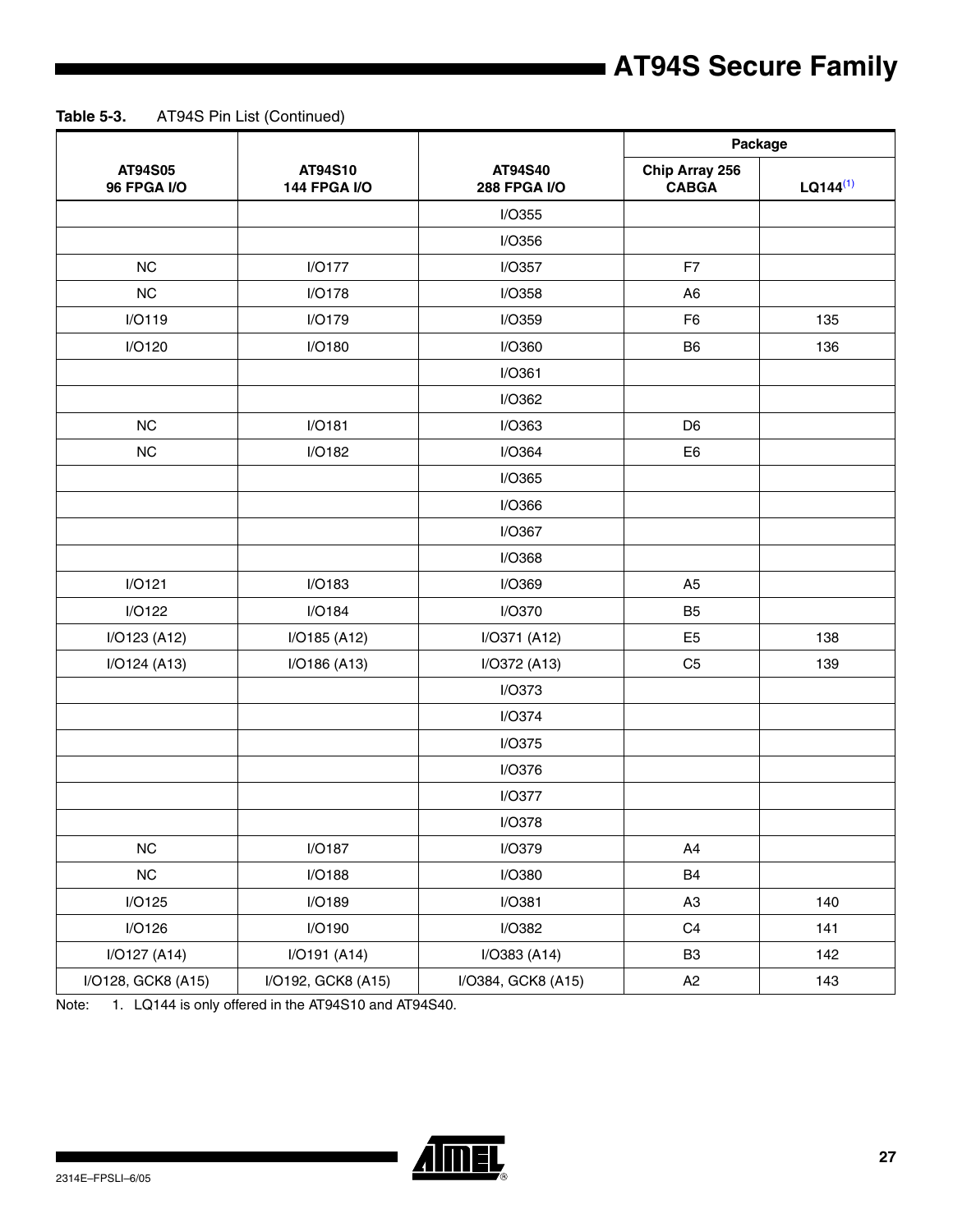

| Package      | $V_{DD}$ (core)                                                                                                                                                                 | $V_{cc}$ (I/O)                                 | <b>GND</b>                                                                                                                                                     |
|--------------|---------------------------------------------------------------------------------------------------------------------------------------------------------------------------------|------------------------------------------------|----------------------------------------------------------------------------------------------------------------------------------------------------------------|
| 256<br>CABGA | D <sub>14</sub> , E <sub>7</sub> , F <sub>12</sub> , G <sub>3</sub> , H <sub>9</sub> , K <sub>10</sub> ,<br>L <sub>13</sub> , M <sub>13</sub> , P <sub>4</sub> , T <sub>9</sub> | B2, G8, G13, H10, K13, L3,<br>M10, R14, T3, T7 | B11, B13, B16, B7, C3, C6, D5, D9, F11, F13, T15, F16,<br>F2, F5, G16, H11, H16, J15, J2, K16, K3, T2, L14, L16,<br>L7, M4, N15, N4, N6, P11, R9, R10, R15, T8 |
| LQ144        | 18, 54, 90, 128                                                                                                                                                                 | 37, 73, 108, 144                               | 1, 8, 17, 27, 35, 45, 55, 64, 71, 91, 100, 110, 118, 127,<br>137                                                                                               |

<span id="page-27-0"></span>Note: 1. For power rail support for product migration to lower-power devices, refer to the "Designing in Split Power Supply Support for AT94KAL/AX and AT94SAL/AX Devices" application note (doc2308.pdf), available on the Atmel web site, at http://www.atmel.com/dyn/products/app\_notes.asp?family\_id=627.

## **6. Thermal Coefficient Table**

| ◡             |                   |                              |                                     |                                     |  |  |
|---------------|-------------------|------------------------------|-------------------------------------|-------------------------------------|--|--|
| Package Style | <b>Lead Count</b> | Theta J-A $[°C/W]$<br>0 LFPM | Theta J-A [°C/W]<br><b>225 LFPM</b> | Theta J-A [°C/W]<br><b>500 LPFM</b> |  |  |
| <b>CABGA</b>  | 256               | 27                           | 23                                  | 20                                  |  |  |
| _QFP          | 144               | 35                           |                                     |                                     |  |  |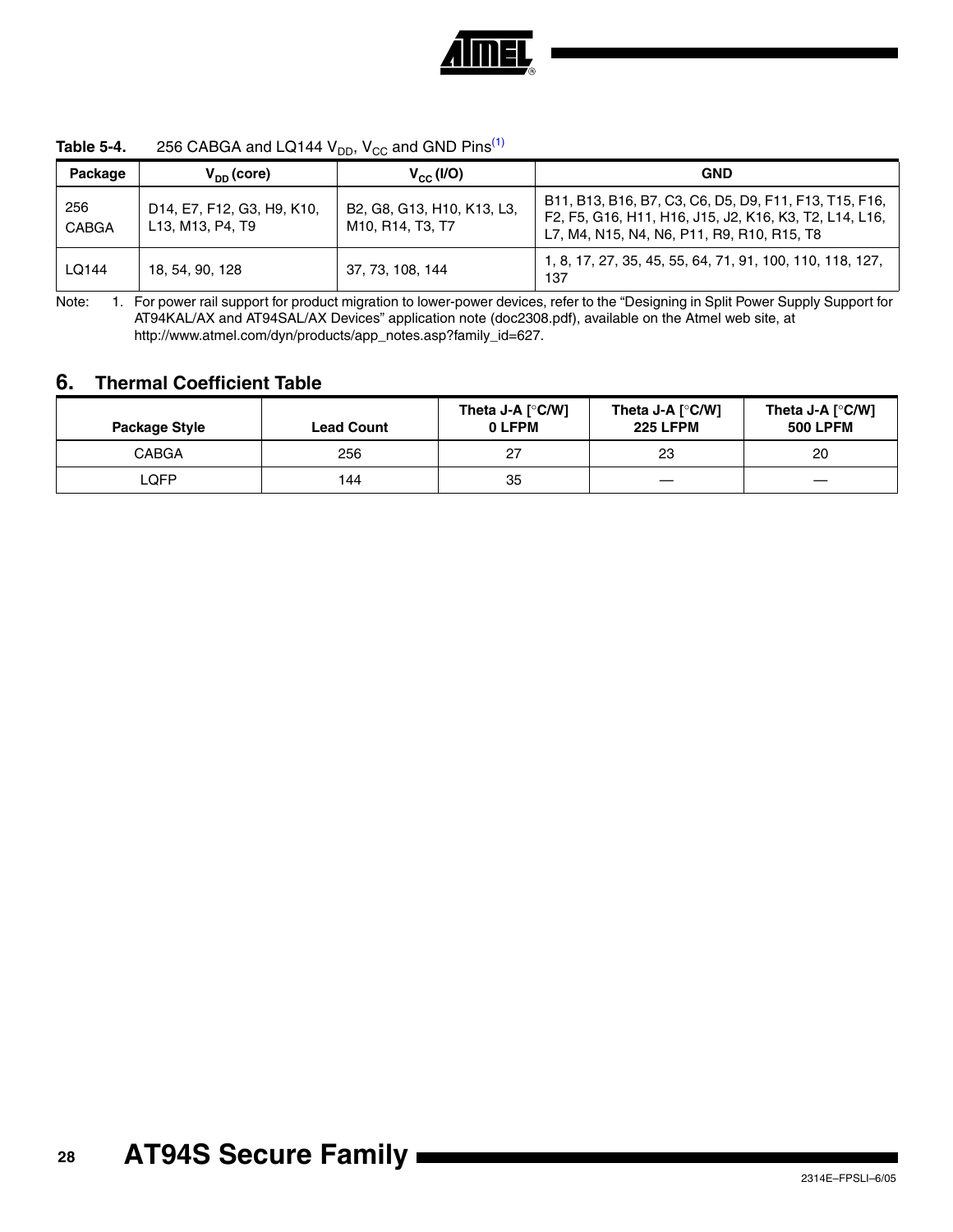## **7. Ordering Information**

| <b>Usable Gates</b> | <b>Speed Grade</b> | <b>Ordering Code</b> | Package | <b>Operation Range</b>                     |
|---------------------|--------------------|----------------------|---------|--------------------------------------------|
|                     |                    | AT94S05AL-25DGC      | 256ZA   | Commercial                                 |
| 5,000               | 25 MHz             | AT94S05AL-25BQC      | 144L1   | $(0^{\circ}C - 70^{\circ}C)$               |
|                     |                    | AT94S05AL-25DGI      | 256ZA   | Industrial                                 |
|                     |                    | AT94S05AL-25BQI      | 144L1   | $(-40^{\circ}C - 85^{\circ}C)$             |
|                     | 25 MHz             | AT94S10AL-25DGC      | 256ZA   | Commercial<br>$(0^{\circ}C - 70^{\circ}C)$ |
| 10.000              |                    | AT94S10AL-25BOC      | 144L1   |                                            |
|                     |                    | AT94S10AL-25DGI      | 256ZA   | Industrial                                 |
|                     |                    | AT94S10AL-25BQI      | 144L1   | $(-40^{\circ}C - 85^{\circ}C)$             |
|                     |                    | AT94S40AL-25DGC      | 256ZA   | Commercial                                 |
| 40,000              | 16 MHz             |                      |         | $(0^{\circ}C - 70^{\circ}C)$               |
|                     |                    | AT94S40AL-25DGI      | 256ZA   | Industrial                                 |
|                     |                    |                      |         | $(-40^{\circ}C - 85^{\circ}C)$             |

| Package Type |                                                                  |  |
|--------------|------------------------------------------------------------------|--|
| 256ZA        | 256-ball, Chip Array Ball Grid Array Package (CABGA)             |  |
| 144L1        | 144-lead, Low Profile Plastic Gull Wing Quad Flat Package (LQFP) |  |

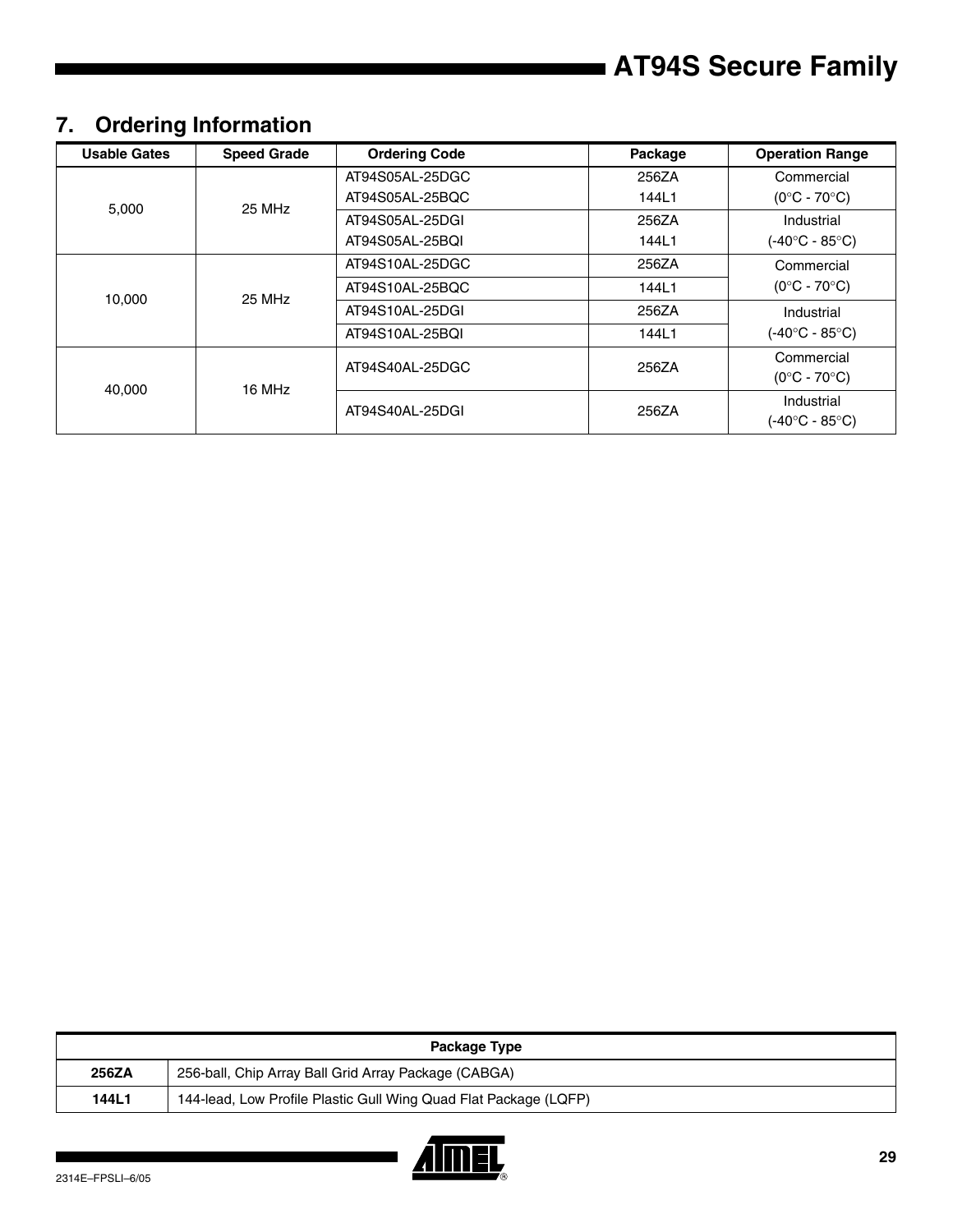

## **8. Packaging Information**

## **8.1 256ZA – CABGA**

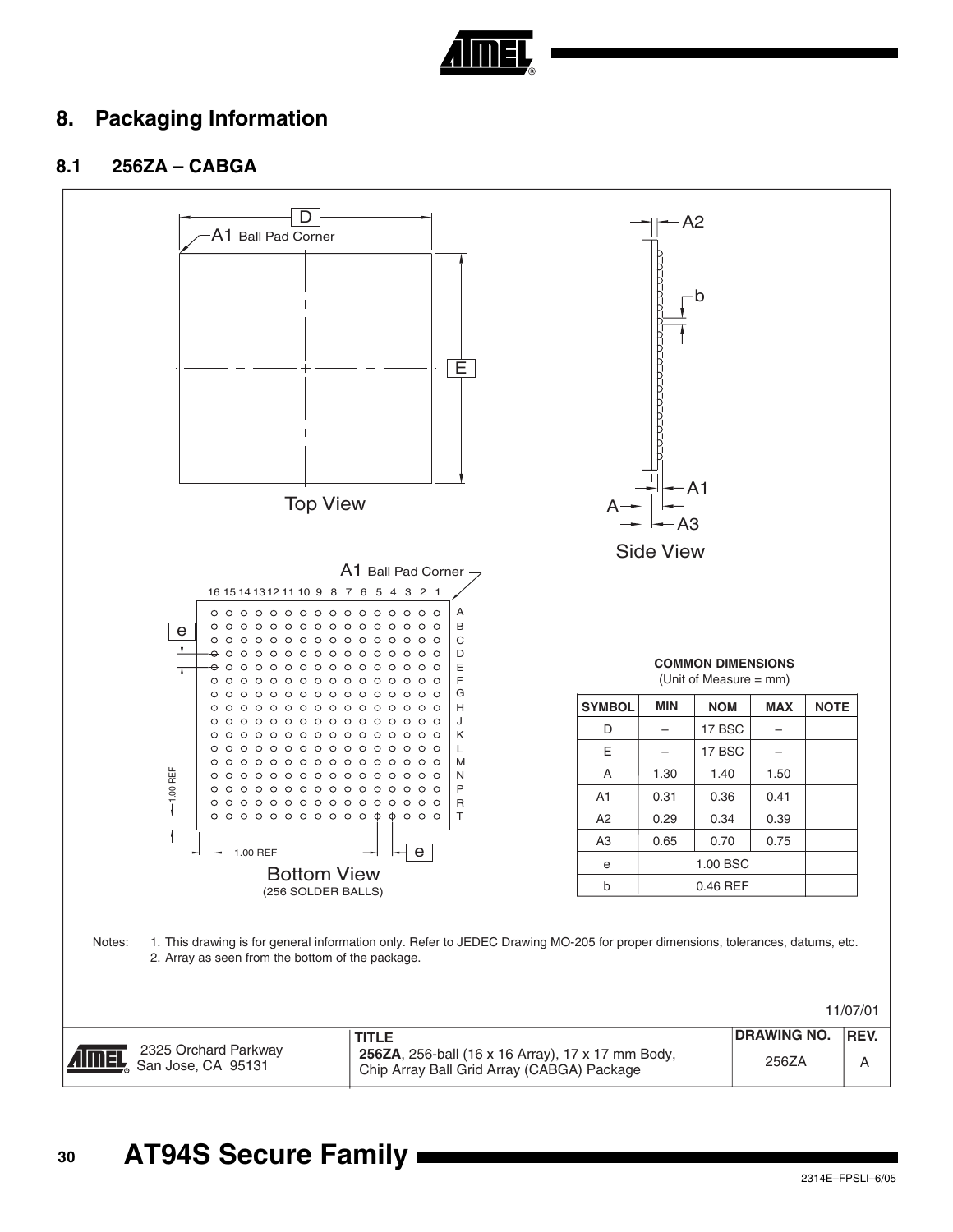## **8.2 144L1 – LQFP**